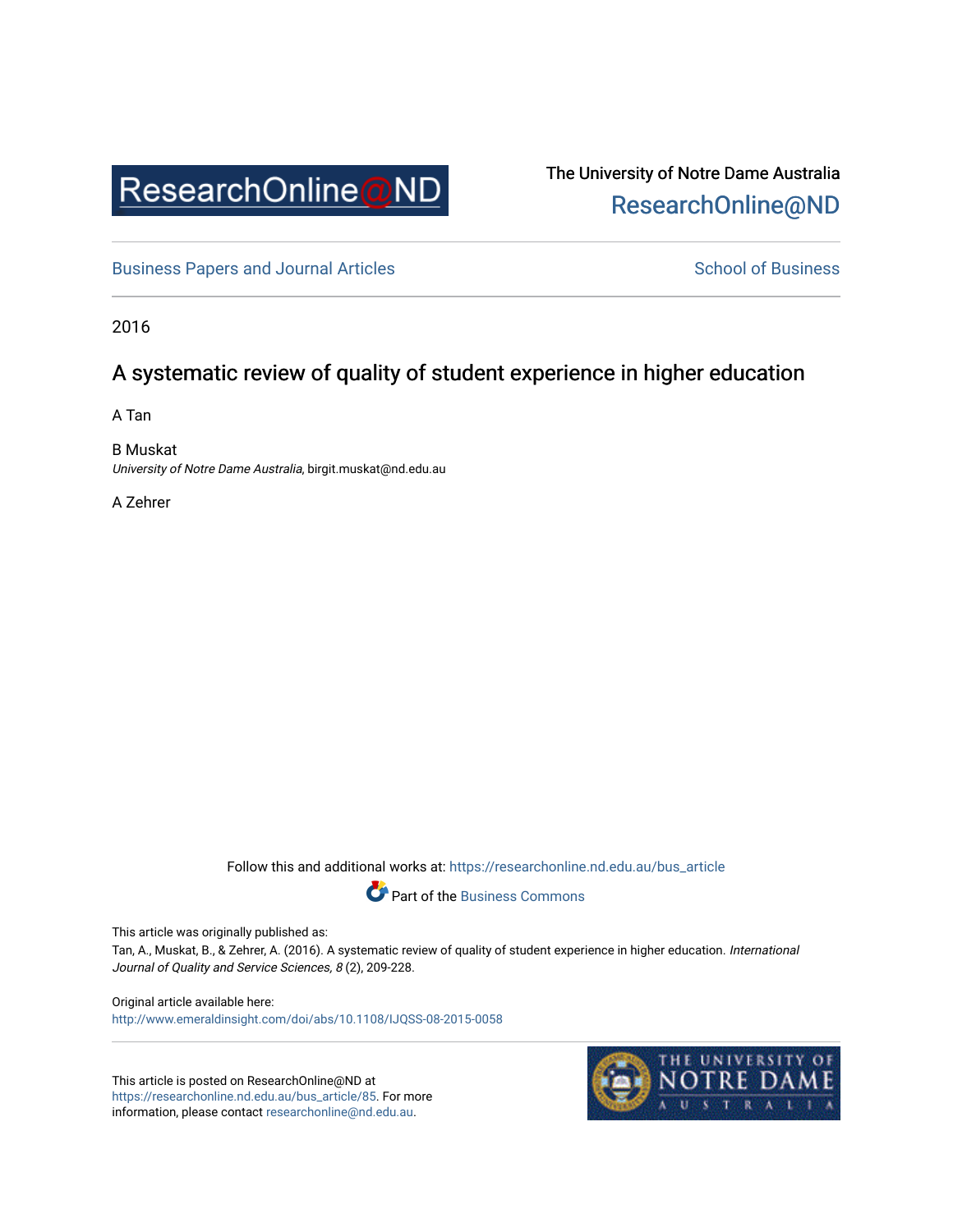This is the author's version of an article published in the *International Journal of Quality and Service Sciences* on 25 February 2016, available online at [www.emeraldinsight.com/1756-669X.htm](http://www.emeraldinsight.com/1756-669X.htm)

Tan, A., Muskat, B., and Zehrer, A. (2016) A systematic review of quality of student experience in higher education. *International Journal of Quality and Service Sciences, 8*(2): 209-228. doi: 10.1108/IJQSS-08-2015-0058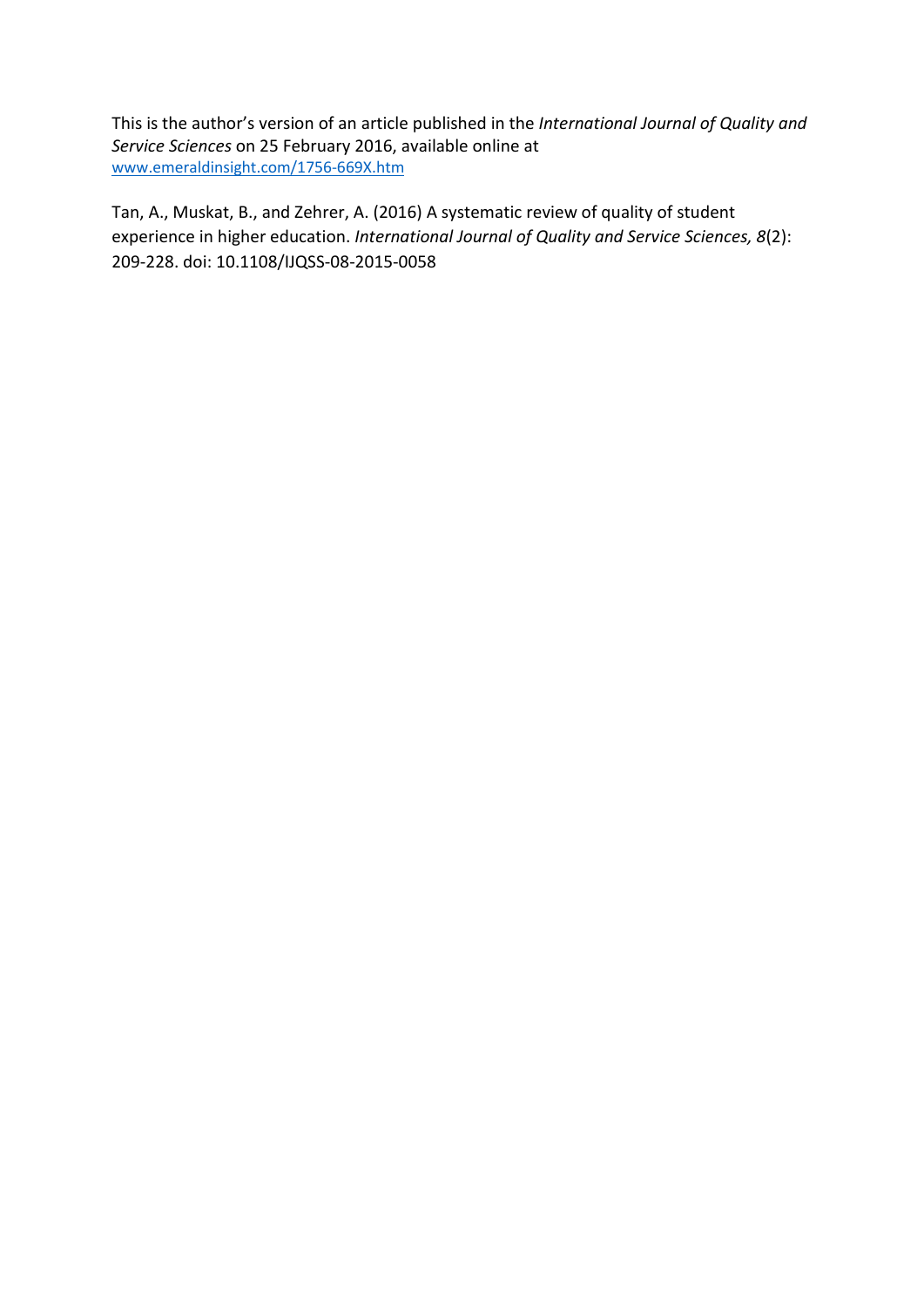# **A SYSTEMATIC REVIEW OF QUALITY OF STUDENT EXPERIENCE IN HIGHER EDUCATION**

Tan, A. H. T., Muskat, B., & Zehrer, A. (2016).

A systematic review of quality of student experience in higher education.

*International Journal of Quality and Service Sciences*, 8(2): 209-228.

DOI: 10.1108/IJQSS-08-2015-0058.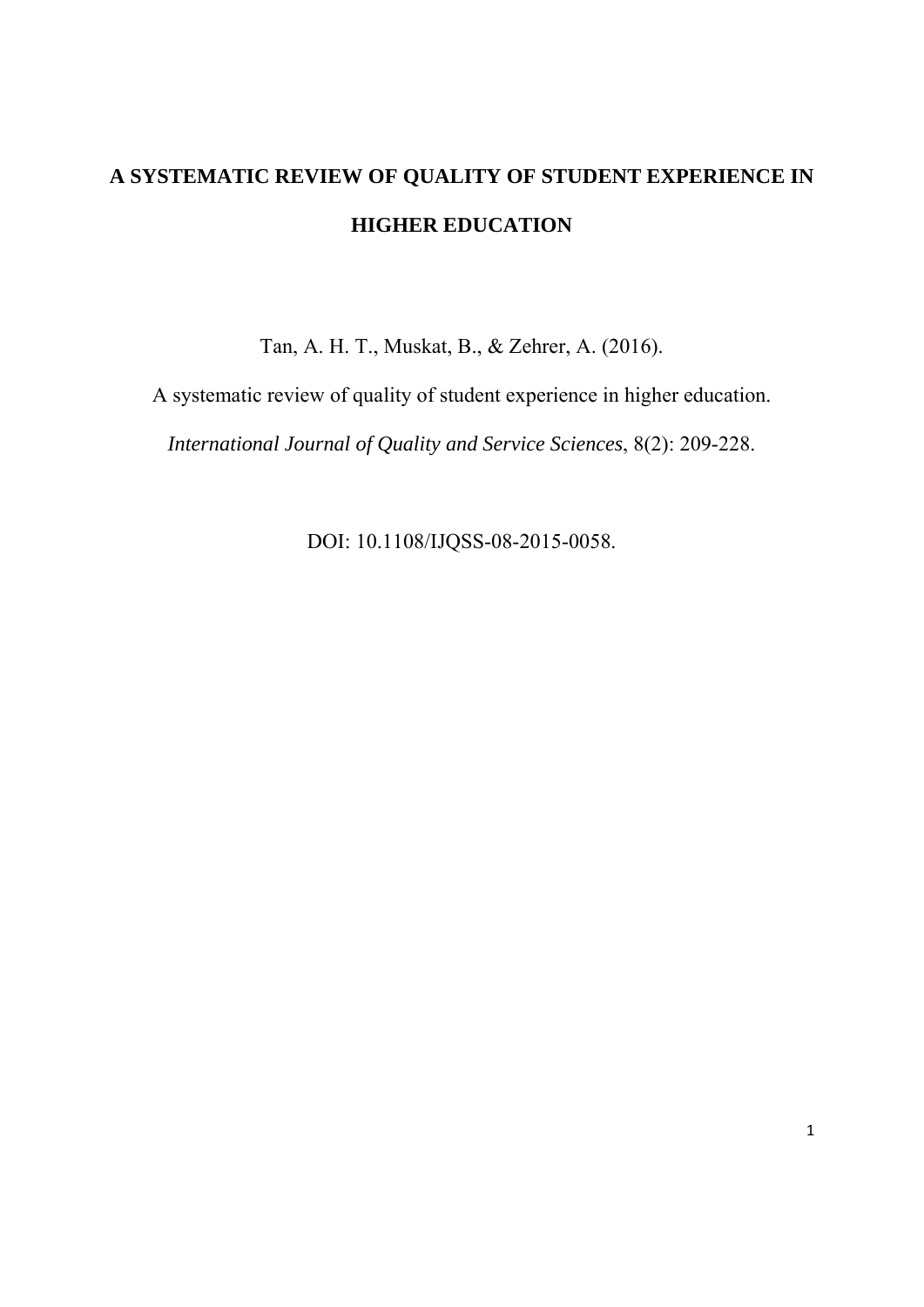## **A SYSTEMATIC REVIEW OF QUALITY OF STUDENT EXPERIENCE IN HIGHER**

## **EDUCATION**

#### **ABSTRACT**

**Purpose** – The purpose of this paper is to identify and synthesize major streams of research on quality of student experience in higher education, in order to present an agenda for future research.

**Design/methodology/approach** – A systematic review of high quality journals published during the period 2000 to 2014 in the areas of quality of student experience and higher education was performed.

**Findings** – Findings highlight current research trends on the quality of student experience in higher education. Results show five prevailing research streams: 1) exploration of learning experience; 2) exploration of student experience; 3) gender differences in assessment of higher education experience; 4) improvement in quality of student experience, 5) student satisfaction with higher education experience.

**Research limitations/implications** – The identification of the five research streams presented in the findings of this paper provide the basis for a synthesis of key issues identified within each research stream. These discussions, along with the identification of the purposes and limitations of existential research allow existential issues concerning research on quality of student experience in higher education to be addressed.

**Practical implications** – Literature currently portrays the quality of student experience as a student-centric idea. Together with the purposes and limitations identified in existing research, the paper proposes an agenda for future research that increases the variety of research streams that is essential to provide a deeper understanding of the student experience to enhance the delivery of quality in higher education.

**Originality/value** – The findings contribute to the research scene by providing important insights in terms of the current trends and focus of existing research in the area of quality of student experience in higher education.

Service Experience, Learning Experience, Higher Education, Service Quality, Singapore, Literature Review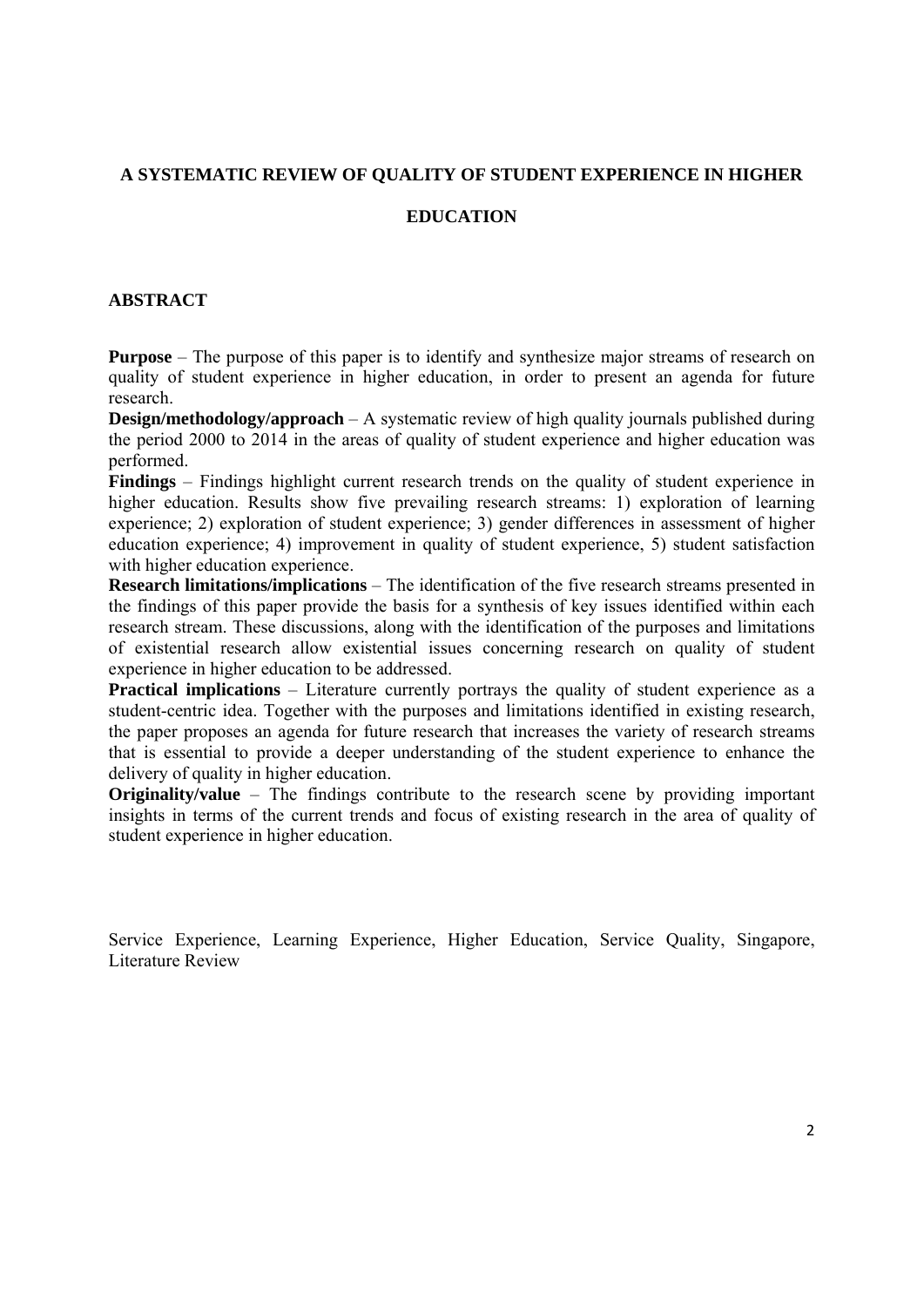#### **INTRODUCTION**

The aim of this paper is to identify and synthesize major streams of research on quality of student experience in higher education, in order to propose an agenda for future research. More research into the quality of student experience is required since the increasing liberalization of higher education has resulted in changes in the way student learning experiences are supported (Mok, 2007). The call for more research into the quality of student experience is further supported by an increasing focus in managing the quality of student experience as a competitive advantage in the higher education market, and the complementary relationship that quality of experience has with quality of service in influencing student satisfaction (Otto and Ritchie, 1995).

With the establishment of the higher education market as a global phenomenon, higher education institutions (HEIs) frequently have been using service quality as a services marketing strategy in their outreach efforts for students (Brocado, 2009; Conway *et al.*, 1994; Hemsley-Brown and Optatka, 2006; Nadiri *et al.*, 2009). In order to remain competitive, it has become common practice for higher education providers to employ a service quality and quality management framework to evaluate and improve service delivery and service encounters for its students (Abdullah, 2006; Brocado, 2009; Ho and Wearn, 1996; Stodnick and Rogers, 2008; Tsinidou *et al.*, 2010; Yeo and Li, 2012).

However, a quality of service framework is usually purely attribute-based and tends to focus on the functional and utilitarian, and hence, cognitive aspects of service delivery (Otto and Ritchie, 1995). With a concentration on service characteristics, it fails to reflect the inclusive nature of a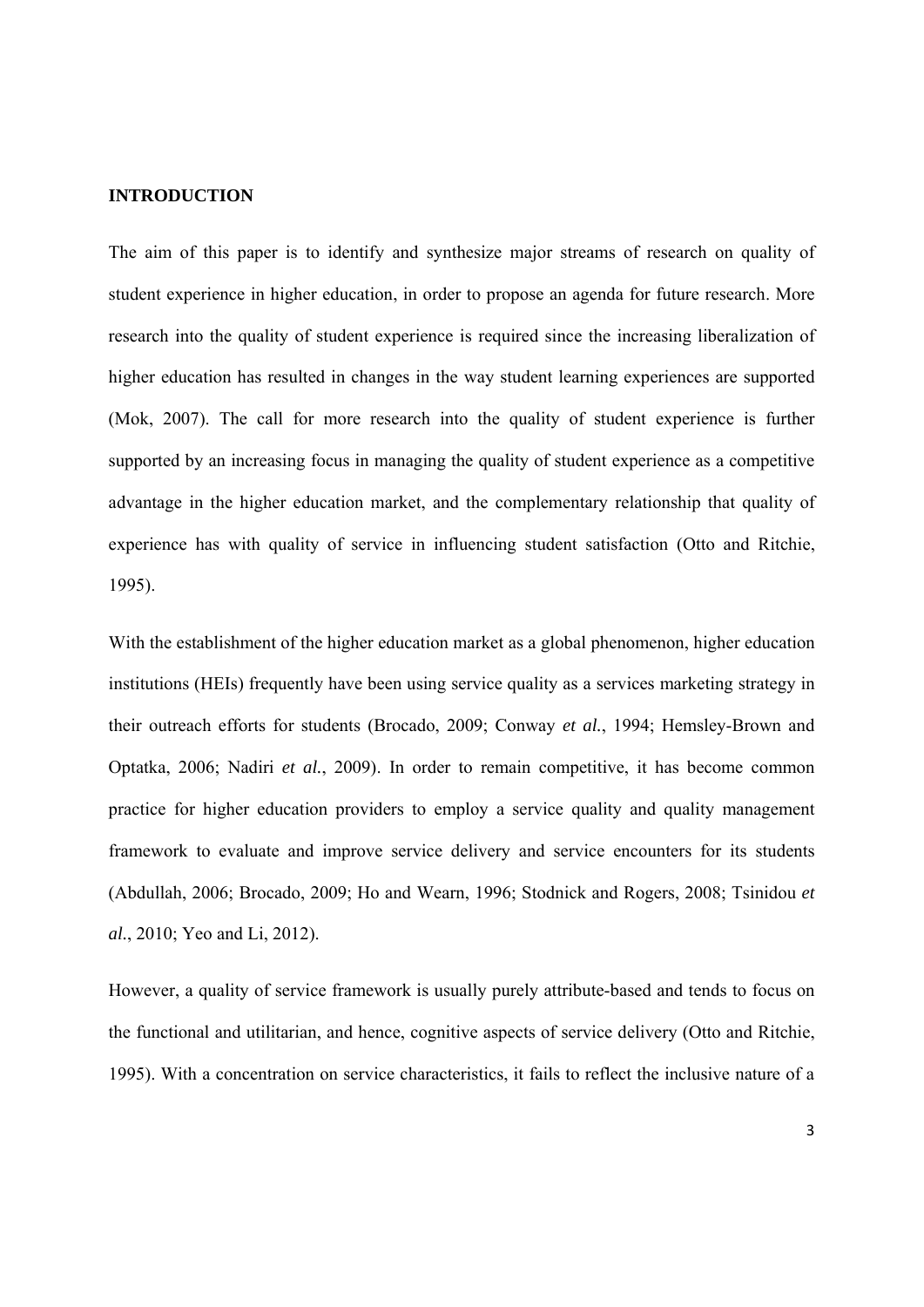higher education experience which covers all life experiences, and hence affective aspects, of the engagement of students with higher education (Arambewela and Maringe, 2012; Baird and Gordon, 2009). For example, proposed service quality measures such as SERVQUAL (Barnes, 2007; Ho and Wearn, 1996) and  $HEdPERF<sup>1</sup>$  (Abdullah, 2006) have a focus on measures of service attributes which are utilitarian and cognitive in nature (Otto and Ritchie, 1995), and do not include measures for affective aspects of the total student experience (Harvey and Knight, 1996). Quality of service and quality of service experience are two incommensurable, yet essential and complementary service models which service industries need to employ to "obtain a broader and more complete picture of customer evaluations and customer satisfaction" (Otto and Ritchie, 1995, p.59). It is essential to include affective aspects in the assessment of service quality in higher education since what matters most to students is the delivery of the total student experience, which is also a key factor in the assessment of quality in higher education (Baird and Gordon, 2009; Harvey and Knight, 1996).

The student experience is increasingly being regarded as an important area for HEIs to differentiate themselves from the competition (Baranova *et al.*, 2011). The fundamental role of HEIs is to provide quality learning experiences to its students (Michael, 1997; Simpson and Tan, 2009; Yeo, 2008). The problem for service providers, however, is that existing frameworks evaluating the student experience, focus solely on the cognitive aspects of the service delivery. (Chen and Chen, 2010; Otto and Ritchie, 1995). With the growing internationalization of higher education (Daly and Barker, 2005; Huang, 2007; Mok, 2007), it is even more important to gain a holistic understanding of the quality of a higher education experience so as to ensure satisfying

 <sup>1</sup> Higher Education PERFormance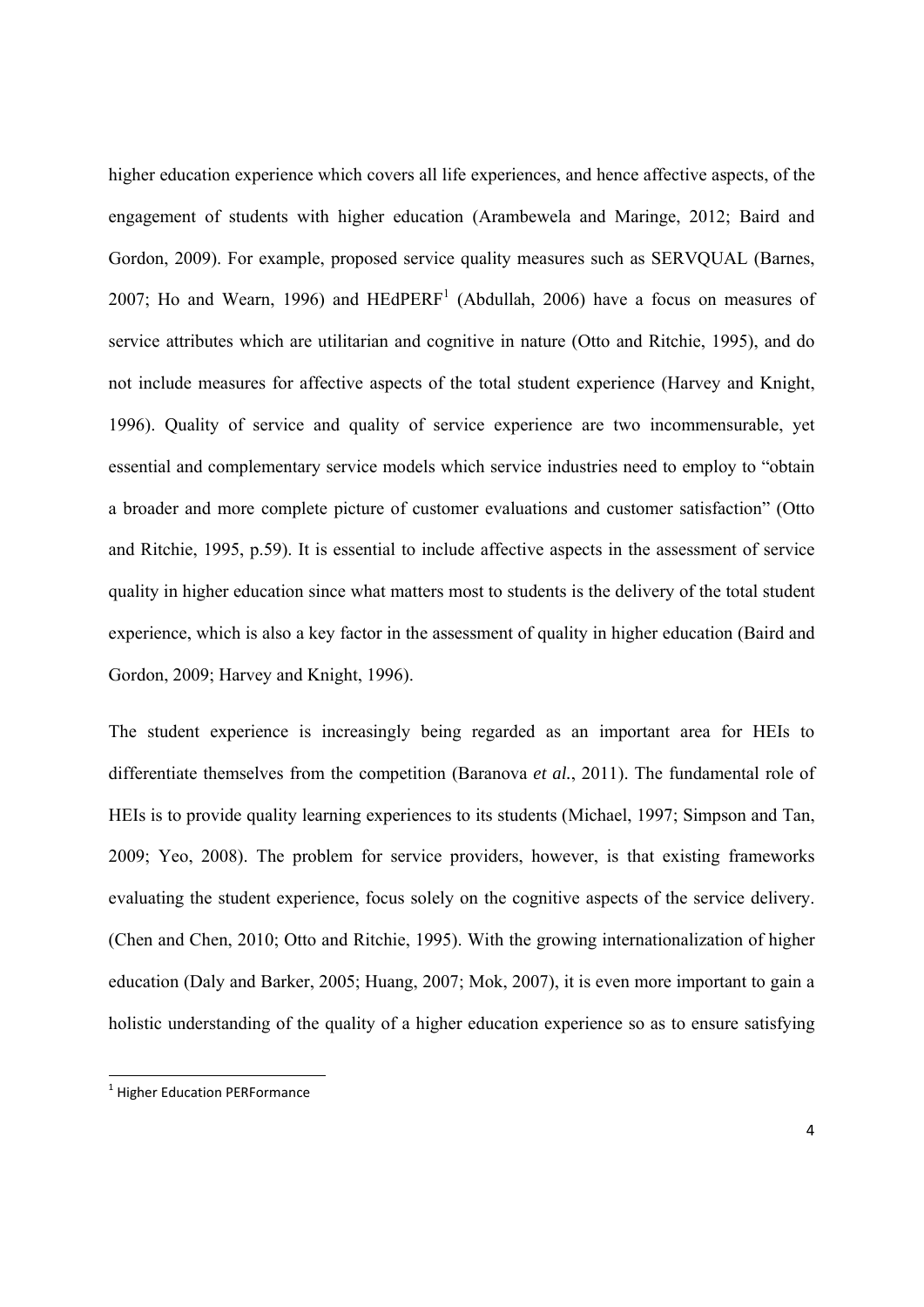student experiences (Pereda *et al.*, 2007; Arambewela and Maringe, 2012). Consequently it is of increasing relevance to produce a comprehensive conceptual understanding of what the student experience is.

The student experience is central to many initiatives in higher education (Baird and Gordon, 2009; Arambewela and Maringe, 2012). It is also an important consideration in higher education as it is a key determinant in the assessment of quality in the delivery of higher education (Harvey and Knight, 1996). Many definitions of the student experience exist. According to Baranova *et al.* (2011), there has been an evolution in understanding the student experience, which predominantly considered only teaching and learning experiences, and which now increasingly includes the student encounter with administrative and support services that a HEI provides. Hence, the student experience is also referred to as the "experience of higher education teaching, learning and assessment and their experience of other university ancillary service aspects, i.e. within and beyond the classroom experience" (Douglas *et al.*, 2008, p. 19). Another possible definition refers to the student experience as the total life experience which encompasses both academic and non-academic experiences as a student (Baird and Gordon, 2009; Arambewela and Maringe, 2012). Harvey and Knight (1996) uses the term 'total student experience' to refer to the student experience that is not restricted to the student experience in the classroom.

However, an issue with conceptualization of the construct *student experience* is the focus on a person's identity solely as a student, which is increasingly difficult to disentangle with other life experiences that a person may have (Baird and Gordon, 2009). While some definitions of the student experience refer to the social, cultural or consumption aspects of a student life, a common trend in these definitions has been to place the student at the center of the discussion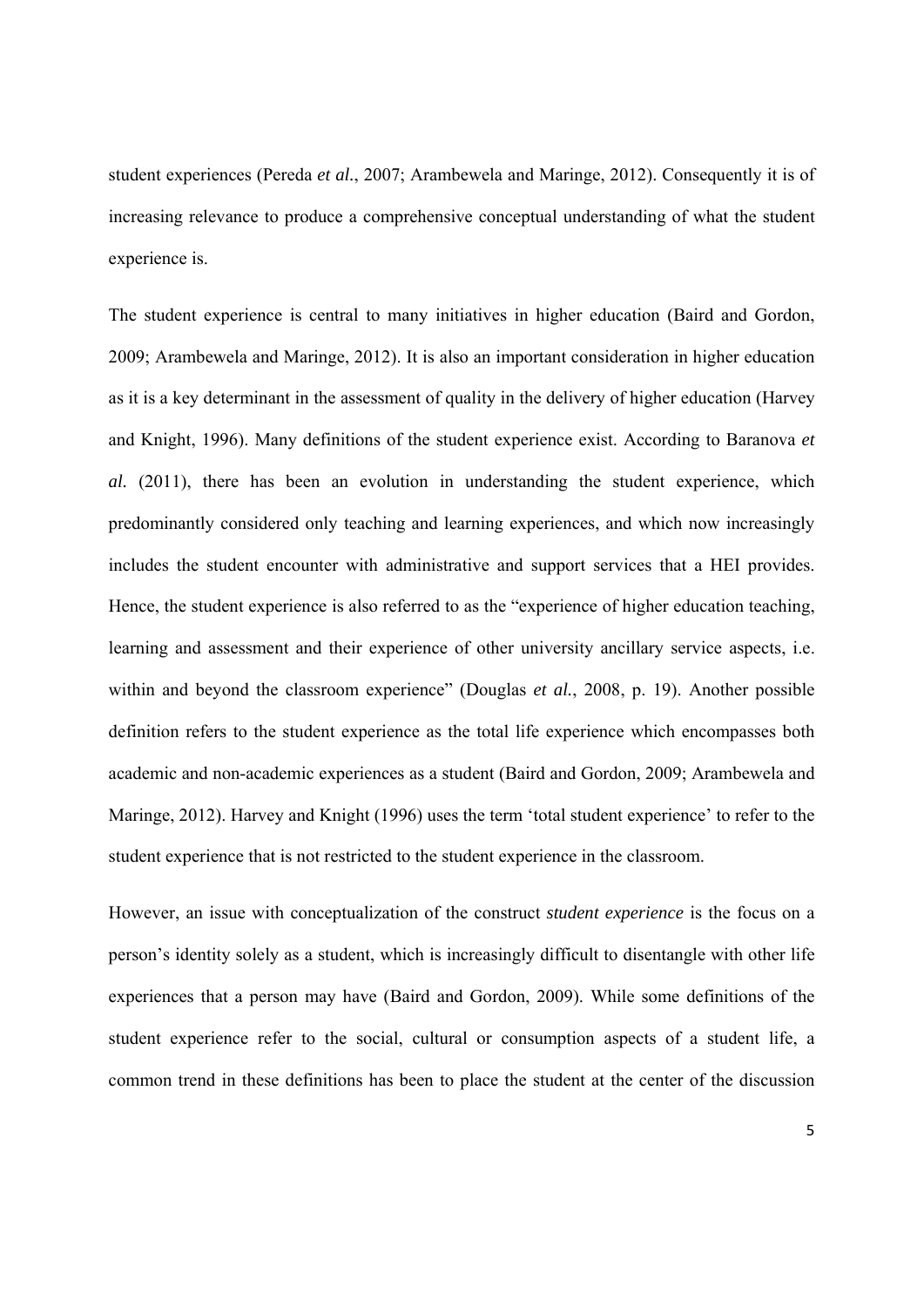(Baird and Gordon, 2009). A need arises to develop a holistic understanding of the student experience in the context of the broader learning environment, and from the perspectives of different types of students and other stakeholders of higher education (Arambewela and Maringe, 2012).

With the above discussions in mind, the focus of this paper is to address the following two research questions:

- What are the current trends in research on the quality of student experience in higher education?
- What are the existential issues concerning research on quality of student experience in higher education?

In view of the research questions, existing studies related to the student experience in higher education was reviewed with the purpose of mapping current research contributions concerning the quality of student experience. The extant literature was systematically reviewed to reveal the extent of research in the field which is followed by discussions on the limitations of existing research and opportunities for identifying the agenda for future research.

#### **METHODOLOGY**

The protocol adopted for the systematic review of literature in this study was adapted from approaches adopted by Cooley *et al.* (2015), David and Han (2004), Newbert (2007), and Thorpe *et al.* (2005). Originating from the medical sciences, systematic reviews are also used in social sciences and management research as a replicable, scientific and transparent mode of managing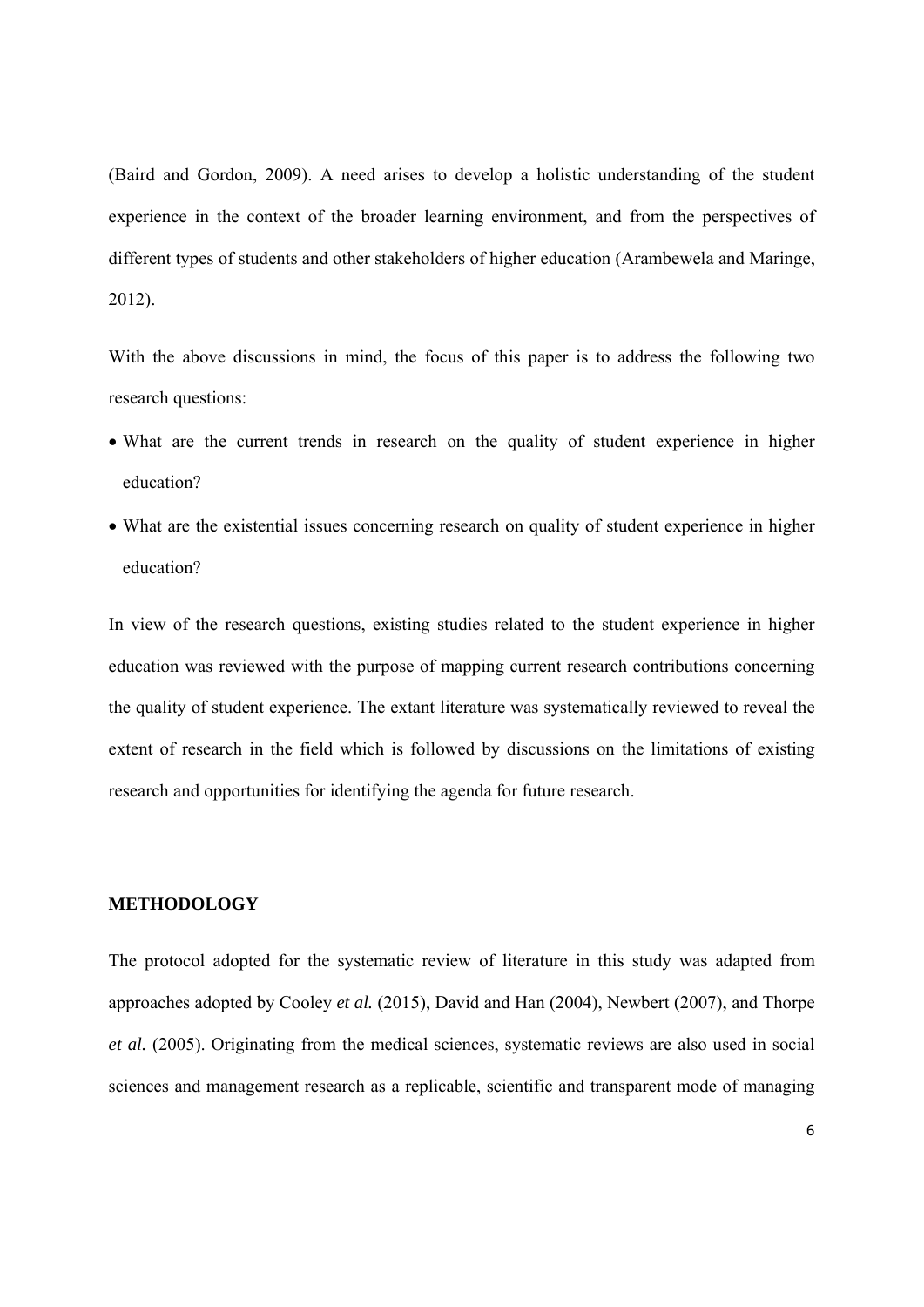the diversity of knowledge in a specific field of interest to enhance the knowledge base for informing policy and practice (Transfield *et al.*, 2003). The aim of conducting a systematic review is to gather as many existing studies of relevance to the research interest irrespective of their publication characteristics such as published location or even disciplinary background, and in so doing produces insights for future research activities as well as prevent duplication of efforts amongst researchers (Thorpe *et al.*, 2005). Our process of systematic review was conducted in two stages.

First, a decision was made to conduct searches through the PROQUEST database using *quality of student experience* in conjunction with *higher education* as keywords. Adopting the keyword search approach by Page (2008) and Yang *et al.* (2011), the database queries included those keywords (quality of student experience; and higher education) in their titles, abstracts or full text*.* The period of analysis was between 2000 and 2014. Following a similar approach proposed by Khan *et al.* (2003) and Papaioannou *et al.* (2010), only published journal articles written in English with content concerning the service experience of students in higher education were included in the review since quality control is enhanced by restricting reviews to refereed journal article (David and Han, 2004). The search revealed an increasing number of hits in terms of the number of journal articles that contain both sets of key words over the defined period of analysis, which is illustrated in Figure 1.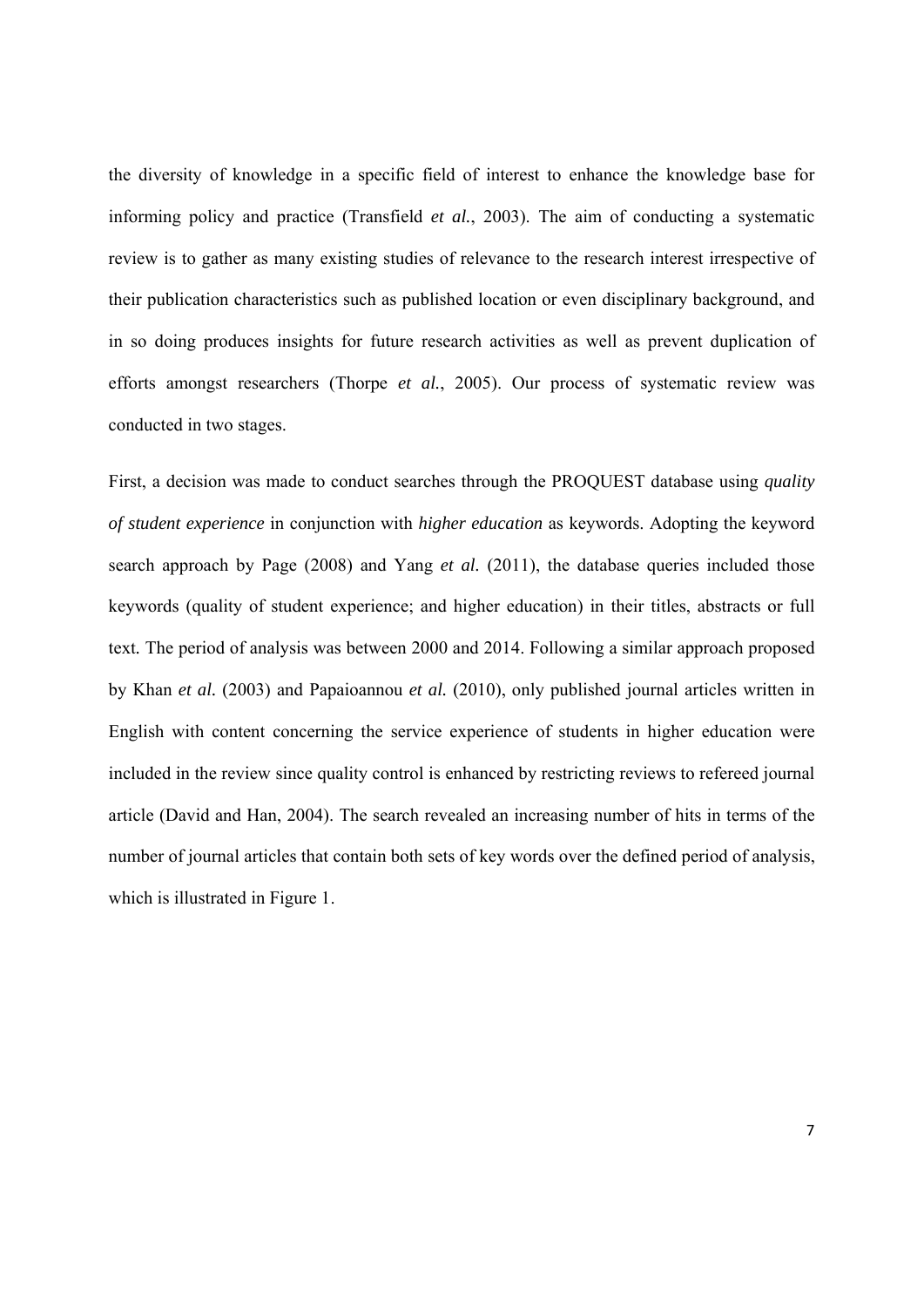

**Figure 1** Number of hits over time of journal articles based on keywords search.

Second, from the filtered list of journals produced in the first stage, journal rankings were used as the source for selection of high quality international journals (Benckendorff and Zehrer, 2013; Hall, 2011; Khan *et al.*, 2003; Zehrer, 2007). In this review, journals ranked by the Australian Research Council (2012), and Australian Business Dean's Council (2013) were included in the review. A total of 39 papers across 24 journal publications were identified to meet the specified criteria for paper selection. The retrieved papers were analyzed by all three authors separately and subsequently controlled for inter-rater reliability. A distribution of the papers according to the journal publications in which they were published is shown in Table 1.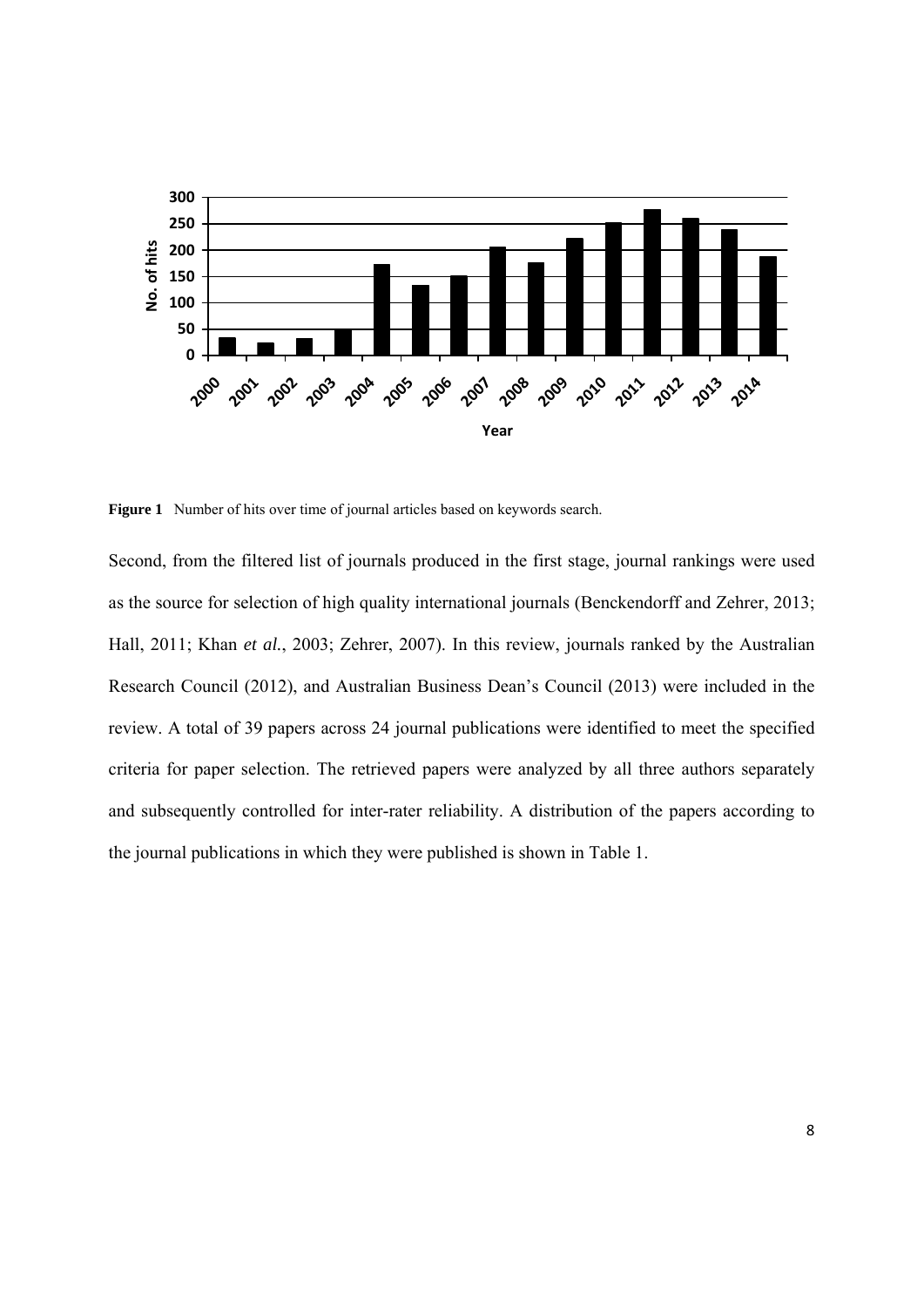| <b>Journal Name</b>                                            | <b>Number of Papers</b> |
|----------------------------------------------------------------|-------------------------|
| Adolescence                                                    |                         |
| Australian Journal of Education                                |                         |
| British Journal of Educational Psychology                      |                         |
| <b>Educational Research</b>                                    |                         |
| European Journal of Engineering Education                      |                         |
| Higher Education Research and Development                      |                         |
| <b>Higher Education Review</b>                                 |                         |
| Higher Education:                                              |                         |
| International Journal of Educational Management                |                         |
| International Journal of Educational Research                  |                         |
| International Review of Research in Open and Distance Learning |                         |
| Journal of Educational Research                                |                         |
| Journal of Marketing Education                                 |                         |
| Journal of Marketing for Higher Education                      |                         |
| Journal of Philosophy of Education                             |                         |
| Journal of Research in International Education                 |                         |
| Journal of Studies in International Education                  |                         |
| Perspectives: Policy and Practice in Higher Education          |                         |
| Psychology of Women Quarterly                                  |                         |
| Quality Assurance in Education                                 |                         |
| Quality in Higher Education                                    |                         |
| Studies in Educational Evaluation                              |                         |
| Teaching in Higher Education                                   |                         |
| <b>Tertiary Education and Management</b>                       |                         |

**Table 1** Distribution of papers published according to journals between 2000 and 2014.

In order to make sense of the importance of the 39 papers identified for the systematic literature review in this paper, both citation analysis and authorship analysis were also conducted to identify possible important works and authors from among the 39 papers (Benckendorff and Zehrer, 2013). 'Times cited in refereed journal articles' which indicates the importance of the study for each paper is presented in Table 2. Prior to the publication of this paper, 35 of the 39 papers had at least one occurrence of citation in a refereed journal. The remaining four were either not cited, or cited only in conference proceedings. In order to reveal the extent of research collaboration between authors, Table 2 also provides the authorship analysis in terms of the number of authors involved in the study, including information on whether the authors were from the same institution and country. The table reveals that 10 of the 39 papers were for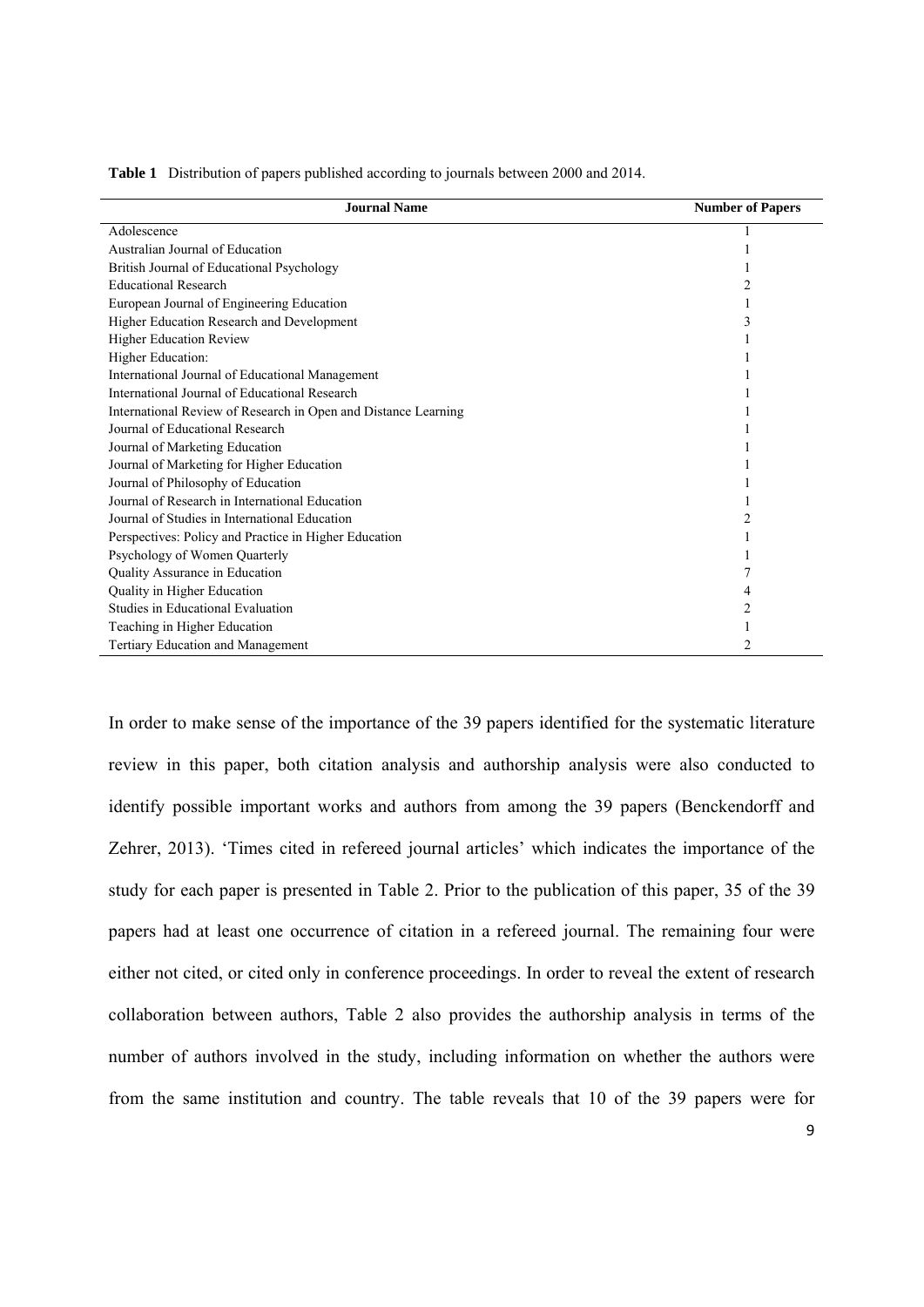research conducted by authors from different institutions, among which three were international collaborations. Of the 29 remaining papers, 11 were for research conducted by single authors within the context of a specific institution or country.

| Name(s) of Authors              | <b>Times Cited in Refereed</b> |                             | Authors are in the | Authors are in the |  |  |
|---------------------------------|--------------------------------|-----------------------------|--------------------|--------------------|--|--|
|                                 | <b>Journal Articles</b>        | Number of<br><b>Authors</b> | same institution?  | same country?      |  |  |
| Arambewela and Maring (2012)    | $\overline{0}$                 | $\overline{2}$              | Yes                | Yes                |  |  |
| Baird and Gordon, George        | 2                              | 2                           | Yes                | Yes                |  |  |
| (2009)                          |                                |                             |                    |                    |  |  |
| Baranova et al. (2011)          | 1                              | 3                           | Yes                | Yes                |  |  |
| Brown (2011)                    | 9                              | $\mathbf{1}$                | Yes                | Yes                |  |  |
| Cahill et al. (2010)            | 5                              | 3                           | Yes                | Yes                |  |  |
| Campbell and Li (2008)          | 42                             | $\overline{c}$              | Yes                | Yes                |  |  |
| Chahal and Devi (2013)          | $\overline{2}$                 | $\overline{c}$              | Yes                | Yes                |  |  |
| Chapman and Pyvis (2006)        | 13                             | 2                           | No                 | Yes                |  |  |
| Douglas et al. (2008)           | 46                             | 3                           | N <sub>0</sub>     | Yes                |  |  |
| Duarte et al. $(2012)$          | $\boldsymbol{0}$               | 3                           | Yes                | Yes                |  |  |
| Ellis et al. (2004)             | 17                             | 4                           | N <sub>0</sub>     | Yes                |  |  |
| Geall (2000)                    | 3                              | $\mathbf{1}$                | Yes                | Yes                |  |  |
| Gift and Bell-Hutchinson (2007) | $\overline{\mathcal{L}}$       | $\overline{c}$              | Yes                | Yes                |  |  |
| Ginns et al. (2009)             | 5                              | 5                           | N <sub>0</sub>     | N <sub>0</sub>     |  |  |
| Gosling and D'Andrea (2001)     | 7                              | $\overline{c}$              | No                 | Yes                |  |  |
| Grace et al. (2012)             | 4                              | 5                           | Yes                | Yes                |  |  |
| Grebennikov and Skaines (2009)  | 4                              | $\overline{c}$              | Yes                | Yes                |  |  |
| Kim (2007)                      | 4                              | $\mathbf{1}$                | Yes                | Yes                |  |  |
| Nair et al. (2011)              | 4                              | 3                           | N <sub>0</sub>     | N <sub>0</sub>     |  |  |
| Ng and Forbes (2009)            | 30                             | 2                           | Yes                | Yes                |  |  |
| Ning and Downing (2011)         | $\boldsymbol{0}$               | $\overline{c}$              | Yes                | Yes                |  |  |
| Peltier et al. (2007)           | 24                             | 3                           | No                 | Yes                |  |  |
| Peng (2008)                     | $\overline{2}$                 | 1                           | Yes                | Yes                |  |  |
| Peterson and Miller (2004)      | 28                             | 2                           | Yes                | Yes                |  |  |
| Scaffidi and Berman (2011)      | 12                             | $\overline{c}$              | Yes                | Yes                |  |  |
| Shanahan and Gerber (2004)      | 3                              | $\overline{c}$              | Yes                | Yes                |  |  |
| Simpson and Tan (2009)          | 9                              | $\overline{c}$              | Yes                | Yes                |  |  |
| Staddon and Standish (2012)     | 2                              | 2                           | No                 | Yes                |  |  |
| Stake and Malkin (2003)         | 8                              | $\overline{c}$              | Yes                | Yes                |  |  |
| Tam (2006)                      | $\overline{7}$                 | $\mathbf{1}$                | Yes                | Yes                |  |  |
| Tam (2007)                      | 5                              | $\mathbf{1}$                | Yes                | Yes                |  |  |
| Voss (2009)                     | 9                              | $\mathbf{1}$                | Yes                | Yes                |  |  |
| Ward et al. (2010)              | 13                             | 3                           | Yes                | Yes                |  |  |
| Waugh (2001)                    | $\overline{4}$                 | $\mathbf{1}$                | Yes                | Yes                |  |  |
| Waugh (2003)                    | 2                              | $\mathbf{1}$                | Yes                | Yes                |  |  |
| Webber et al. (2013)            | $\boldsymbol{0}$               | 3                           | No                 | Yes                |  |  |
| Wilkins and Balakrishnan (2013) | 5                              | $\overline{c}$              | $\rm No$           | $\rm No$           |  |  |
| Yeo (2009)                      | 8                              | $\mathbf{1}$                | Yes                | Yes                |  |  |
| Yorke (2000)                    | 16                             | $\mathbf{1}$                | Yes                | Yes                |  |  |
|                                 |                                |                             |                    |                    |  |  |

**Table 2** Citation and authorship analysis of journal articles.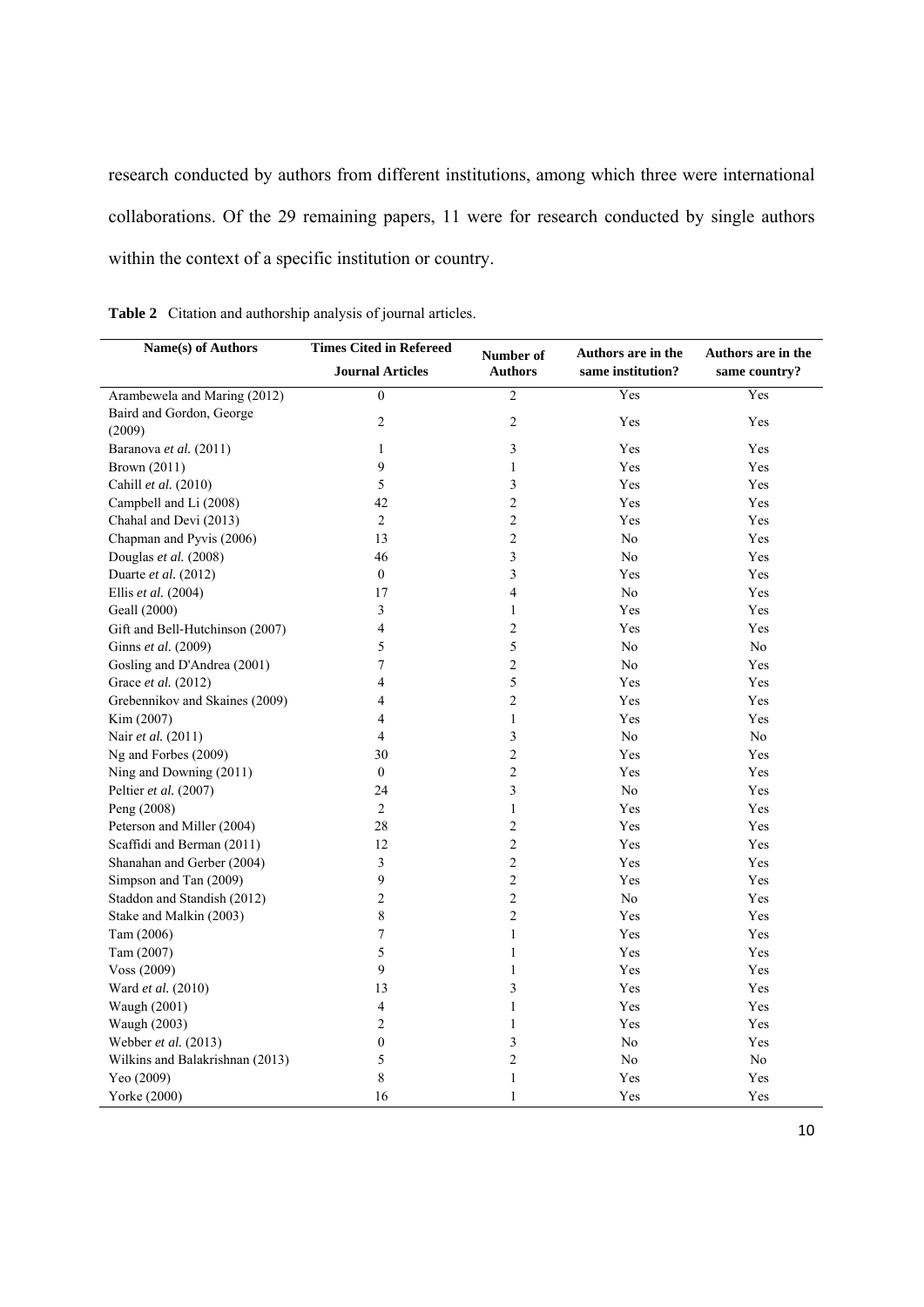#### **FINDINGS**

In order to identify the current trends in research on the quality of student experience in higher education, this section presents the findings of the systematic literature review.

As described earlier, 39 high quality journal articles were analyzed (see table 2) and mapped against five research categories: research contributions, research methods used, type of research, unit of analysis, as well as context of research. As a result of this systematic literature analysis, five dominant research streams have been identified: 1) exploration of learning experience; 2) exploration of student experience; 3) gender differences in assessment of HE experience; 4) improvement in quality of student experience, 5) student satisfaction with HE experience (see Table 3). Descriptions of each research stream are also presented in table 3. A dominant trait of these research streams is student-centeredness, placing the student at the heart of discussions.

| <b>Research Stream</b>                                  | <b>Description</b>                                                                                                                                     | Author(s)                                                                                                                                                                                                                                                                                               |
|---------------------------------------------------------|--------------------------------------------------------------------------------------------------------------------------------------------------------|---------------------------------------------------------------------------------------------------------------------------------------------------------------------------------------------------------------------------------------------------------------------------------------------------------|
| Exploration of Learning<br>Experience                   | The focus of this research stream is on the<br>perceptions and factors influencing learning<br>experiences in higher education.                        | Campbell and Li $(2008)$ ; Ellis <i>et al.</i> $(2004)$ ; Kim<br>$(2007)$ ; Ning and Downing $(2011)$ ; Peltier <i>et al.</i><br>$(2007)$ ; Peterson and Miller $(2004)$ ; Ward <i>et al.</i><br>(2010)                                                                                                 |
| <b>Exploration of Student</b><br>Experience             | Research in this area focuses<br>on the<br>perceptions and assessment of the student<br>experience in higher education.                                | Chalal and Devi (2013); Chapman and Pyvis<br>(2006); Geall (2000); Ng and Forbes (2009); Peng<br>(2008); Scaffidi and Berman (2011); Shanahan and<br>Gerber (2004); Simpson and Tan (2009); Stake and<br>Malkin (2003); Tam (2006), Tam (2007); Waugh<br>(2001); Waugh (2003); Yeo (2009); Yorke (2000) |
| Gender differences in<br>assessment of HE<br>experience | The focus of this research stream is on<br>differences<br>investigating<br>gender<br>in<br>of the<br>higher<br>education<br>perceptions<br>experience. | Grace et al. (2012), Grebennikov and Skaines<br>(2009)                                                                                                                                                                                                                                                  |
| Improvement in quality<br>of student experience         | Research in this area focuses on what higher<br>education institutions do to improve and                                                               | Arambewela and Maringe (2012); Baird and Gordon<br>$(2009)$ ; Baranova <i>et al.</i> $(2011)$ ; Brown $(2011)$ ;<br>Cahill et al. (2010); Geall (2000); Gift and Bell-                                                                                                                                  |

|  |  |  |  |  |  |  | Table 3 Quality of student experience in higher education: synthesis of research streams. |  |
|--|--|--|--|--|--|--|-------------------------------------------------------------------------------------------|--|
|--|--|--|--|--|--|--|-------------------------------------------------------------------------------------------|--|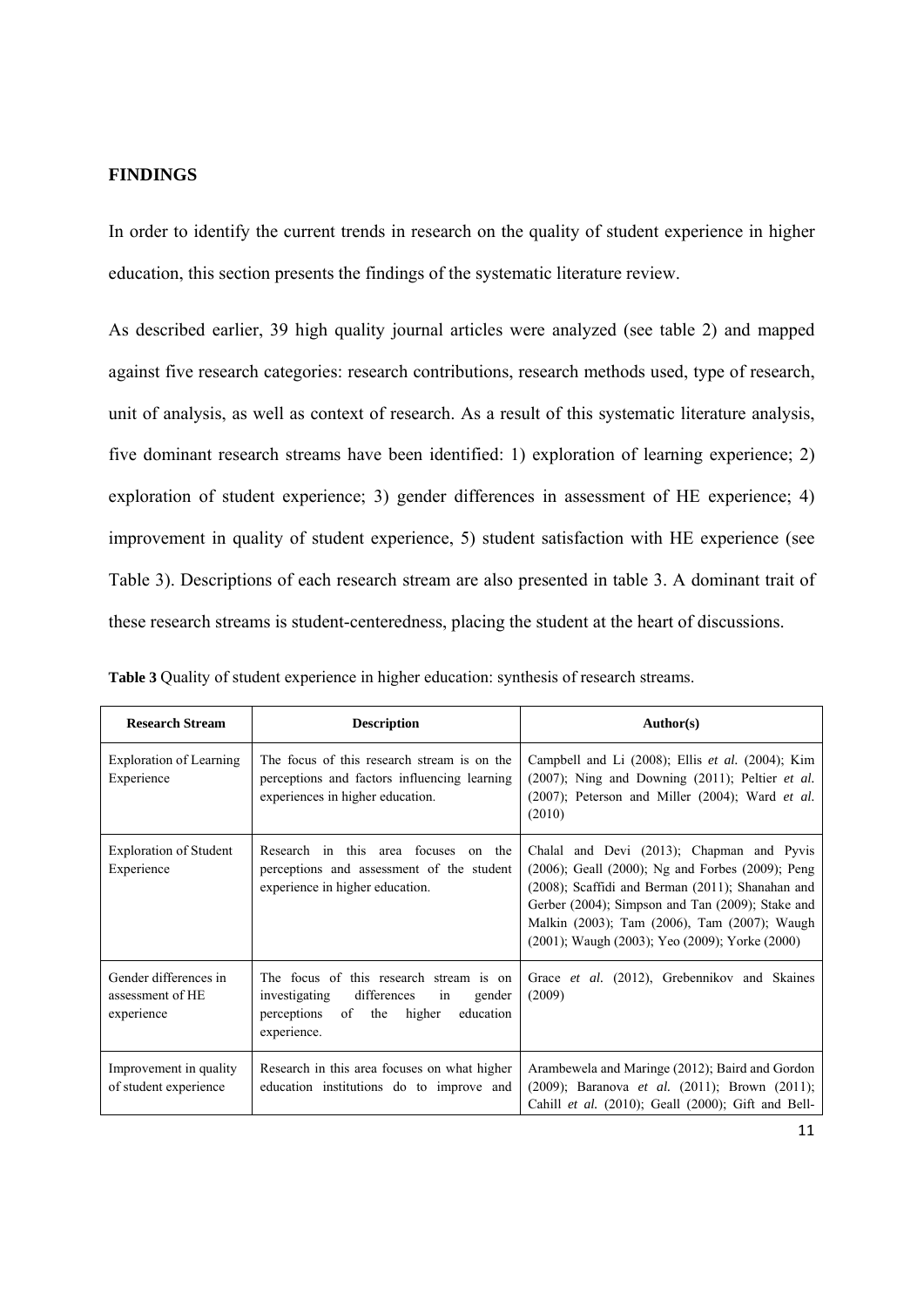| <b>Research Stream</b>                     | <b>Description</b>                                                                                            | Author(s)                                                                                                                  |
|--------------------------------------------|---------------------------------------------------------------------------------------------------------------|----------------------------------------------------------------------------------------------------------------------------|
|                                            | enhance the student experience.                                                                               | Hutchinson (2007); Ginns et al. (2009); Gosling and<br>D'Andrea (2001); Nair et al. (2011); Staddon and<br>Standish (2012) |
| Student satisfaction with<br>HE experience | This resarch stream focuses on the assessment<br>and modeling of student satisfaction in higher<br>education. | Douglas et al. (2008); Duarte et al. (2012); Grace et<br>al. (2012); Voss (2009); Wilkins and Balakrishnan<br>(2013)       |

Through an analysis of the literature, it was possible to classify the research streams by research attributes in terms of research methods used, type of research, and unit of analysis used. The classification of research streams by the mentioned research attributes is tabulated and summarised in Appendix 1. The classification table show the distribution of papers within each research area according to the various attributes mentioned.

An analysis of the classification table in Appendix 1 shows a strong interest in research on the exploration of student experiences in higher education in which the tendency is to explore factors which influence student experiences. Research on the quality of student experience was commonly accomplished through the use of surveys or questionnaires, followed by focus groups or interviews. These predominant methods were also specifically applied to the exploration of learning experiences and exploration of student experiences. Studies relating to gender differences in assessment of higher education experience and student satisfaction with the higher education experience essentially adopted the survey or questionnaire approach. Case studies followed by surveys or questionnaires are predominantly used for research relating to improvement in quality of student experience. These observations are reflective of the high occurrence of empirical research type. In addition, students in general are predominantly the focus of research followed by the organization, i.e. higher education institution.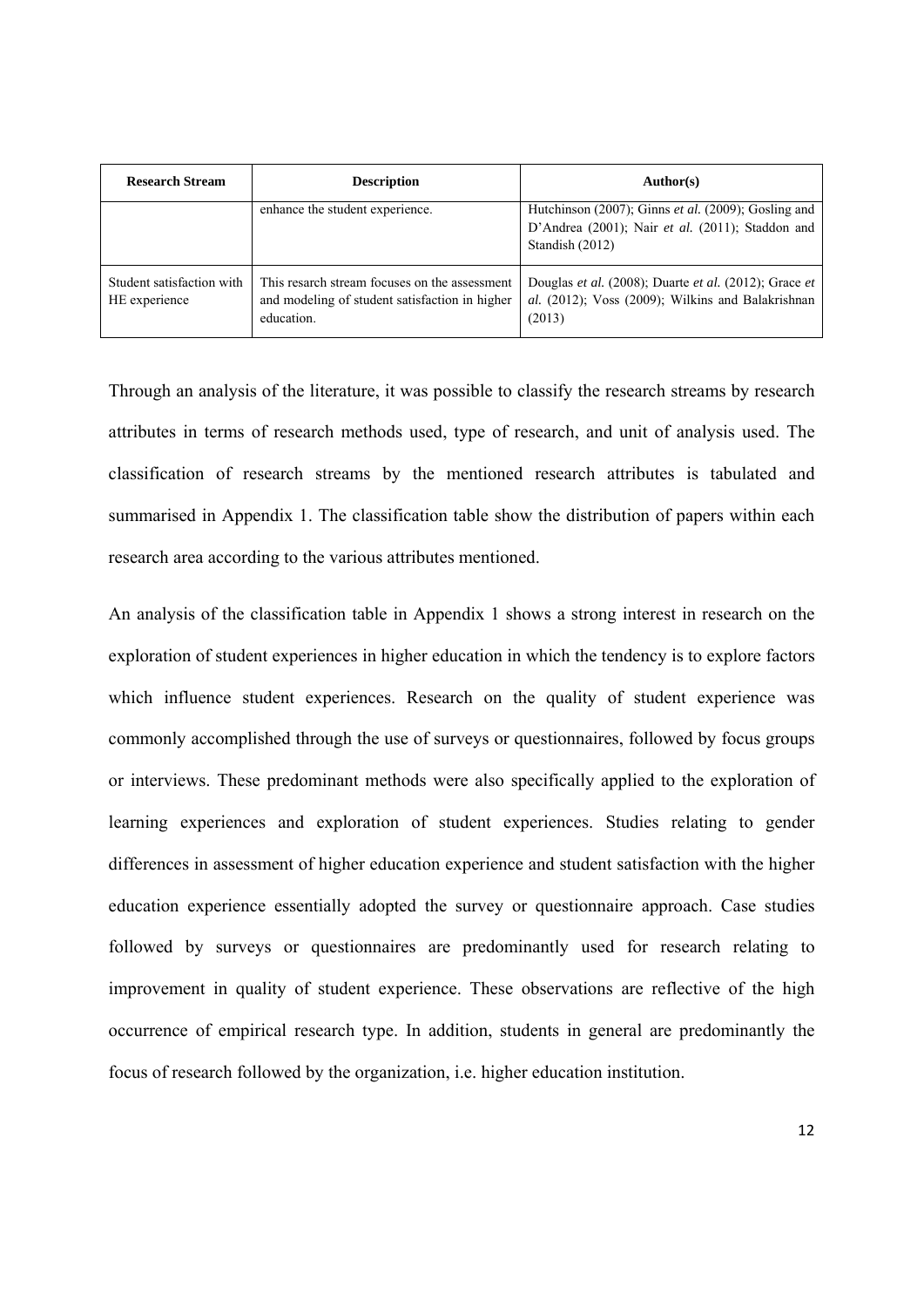A further study to uncover the distribution of the research streams in relations to the context in which research on the quality of student experience was conducted, yielded findings tabulated in table 4. The table shows a high incidence of research activity conducted in the context of Australia and the UK, with relatively lower proportions in Asia, except Hong Kong. Interestingly, the top three regions in terms of total research activity, i.e. Australia, UK and Hong Kong, adopt the Anglo-Saxon higher education model. Similar to findings from Appendix 1, popular research activity from these top regions are in exploration and improvement of the student experience.

| Research<br><b>Streams</b>                                 | Australia      | Germany          | Hong<br>Kong     | India            | Malaysia         | New<br>Zealand   | Portugal         | Singapore        | Trinidad<br>and<br>Tobago | <b>UAE</b>       | UK               | <b>USA</b>       |
|------------------------------------------------------------|----------------|------------------|------------------|------------------|------------------|------------------|------------------|------------------|---------------------------|------------------|------------------|------------------|
| Exploration of<br>Learning<br>Experience                   | $\mathbf{1}$   | $\boldsymbol{0}$ | $\mathbf{1}$     | $\boldsymbol{0}$ | $\boldsymbol{0}$ | $\mathbf{1}$     | $\boldsymbol{0}$ | $\mathbf{0}$     | $\boldsymbol{0}$          | $\boldsymbol{0}$ | $\boldsymbol{0}$ | $\overline{4}$   |
| Exploration of<br>Student<br>Experience                    | 5              | $\mathbf{0}$     | $\overline{4}$   | $\mathbf{1}$     | $\mathbf{1}$     | $\mathbf{1}$     | $\mathbf{0}$     | 2                | $\boldsymbol{0}$          | $\mathbf{0}$     | 3                | 1                |
| Gender<br>differences in<br>assessment of<br>HE experience | $\overline{2}$ | $\boldsymbol{0}$ | $\boldsymbol{0}$ | $\boldsymbol{0}$ | $\mathbf{0}$     | $\boldsymbol{0}$ | $\boldsymbol{0}$ | $\boldsymbol{0}$ | $\boldsymbol{0}$          | $\boldsymbol{0}$ | $\boldsymbol{0}$ | $\boldsymbol{0}$ |
| Improvement of<br>quality of<br>student<br>experience      | $\overline{3}$ | $\mathbf{0}$     | $\mathbf{1}$     | $\boldsymbol{0}$ | $\mathbf{0}$     | $\mathbf{0}$     | $\mathbf{0}$     | $\boldsymbol{0}$ | $\mathbf{1}$              | $\boldsymbol{0}$ | $\tau$           | $\mathbf{0}$     |
| Student<br>satisfaction<br>with HE<br>experience           | $\mathbf{1}$   | $\mathbf{1}$     | $\mathbf{0}$     | $\mathbf{0}$     | $\mathbf{0}$     | $\mathbf{0}$     | $\mathbf{1}$     | $\mathbf{0}$     | $\mathbf{0}$              | $\mathbf{1}$     | $\mathbf{1}$     | $\mathbf{0}$     |
| Total                                                      | 12             | $\mathbf{1}$     | 6                | $\mathbf{1}$     | $\mathbf{1}$     | $\overline{c}$   | $\mathbf{1}$     | 2                | $\mathbf{1}$              | $\mathbf{1}$     | 11               | 5                |

**Table 4** Quality of student experience in higher education: research streams and context of research.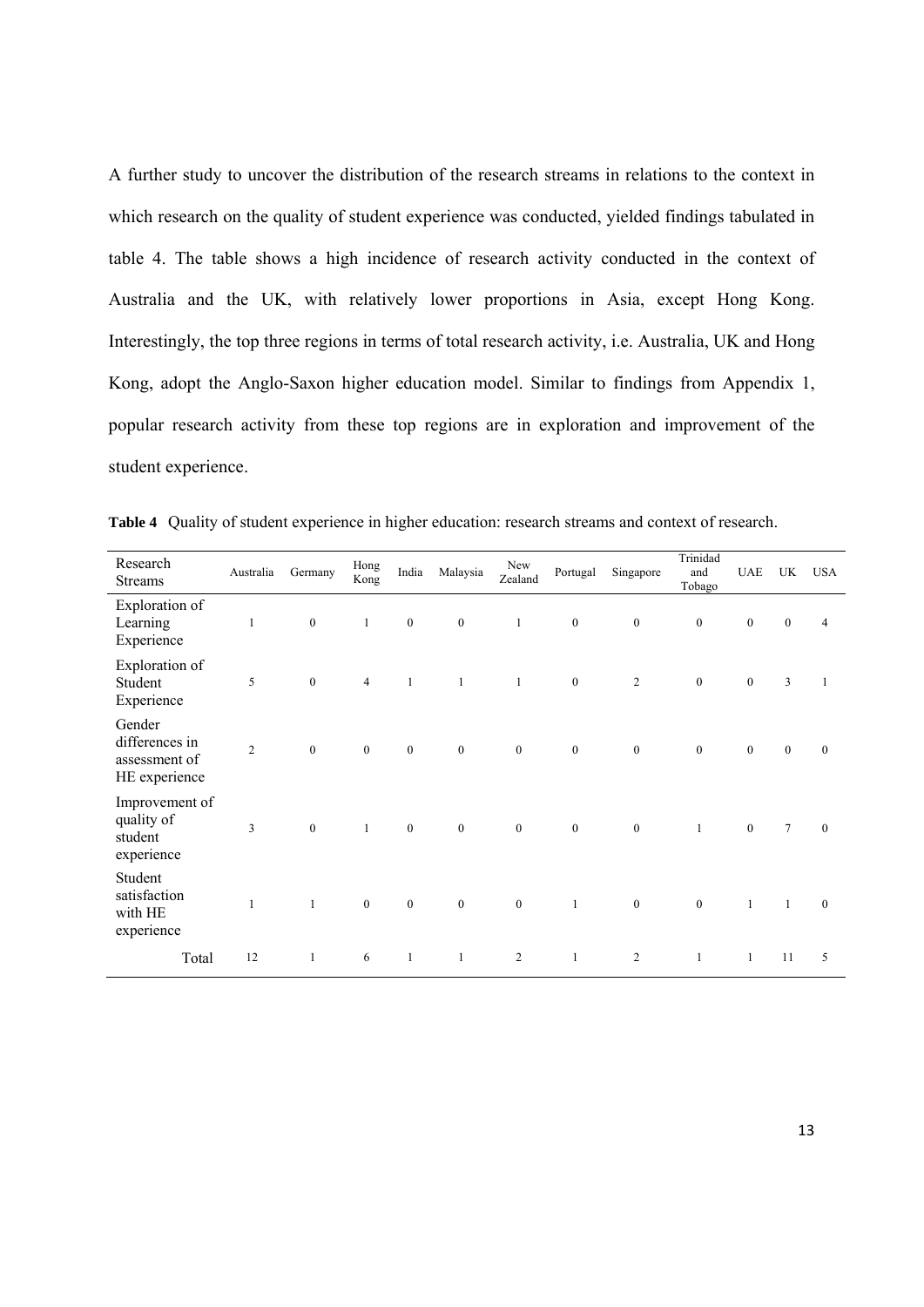Overall, the current research trends have been presented in Appendix 1 and table 4. While there are clear differentiations in the nature of research, a common trend is greater research focus on the student experience in terms of its exploration and improvement.

#### **DISCUSSIONS**

The identification of the five research streams presented in the findings of this paper provide the basis for a synthesis of key issues identified within each research stream. These discussions, along with the identification of the purposes and limitations of existential research allow us to address the existential issues concerning research on quality of student experience in higher education.

#### **Key Issues Identified Within the Research Streams**

#### *Exploration of student experience*

Papers in this category of research focused on the conceptualization of what makes a quality student experience. Elements of the higher education service delivery system which form impressions of the quality of student experience are identifiable through research by Chahal and Devy (2013), Chapman and Pyvis (2006), Geall (2000), Kim (2007), Ng and Forbes (2009), Peng (2008); Scaffidi *et al.* (2011), Shanahan and Gerber (2004), Stake and Malkin (2003), Waugh (2001), Waugh (2003), Yeo (2009), and Yorke (2000). Also evident in the literature is the emphasis for the need of higher education institutions to include the student body in the cocreation of the student experience (Ng and Forbes, 2009; Yorke, 2000) since "the criteria that contribute to a positive experience evaluation, when viewed through the eyes of students, may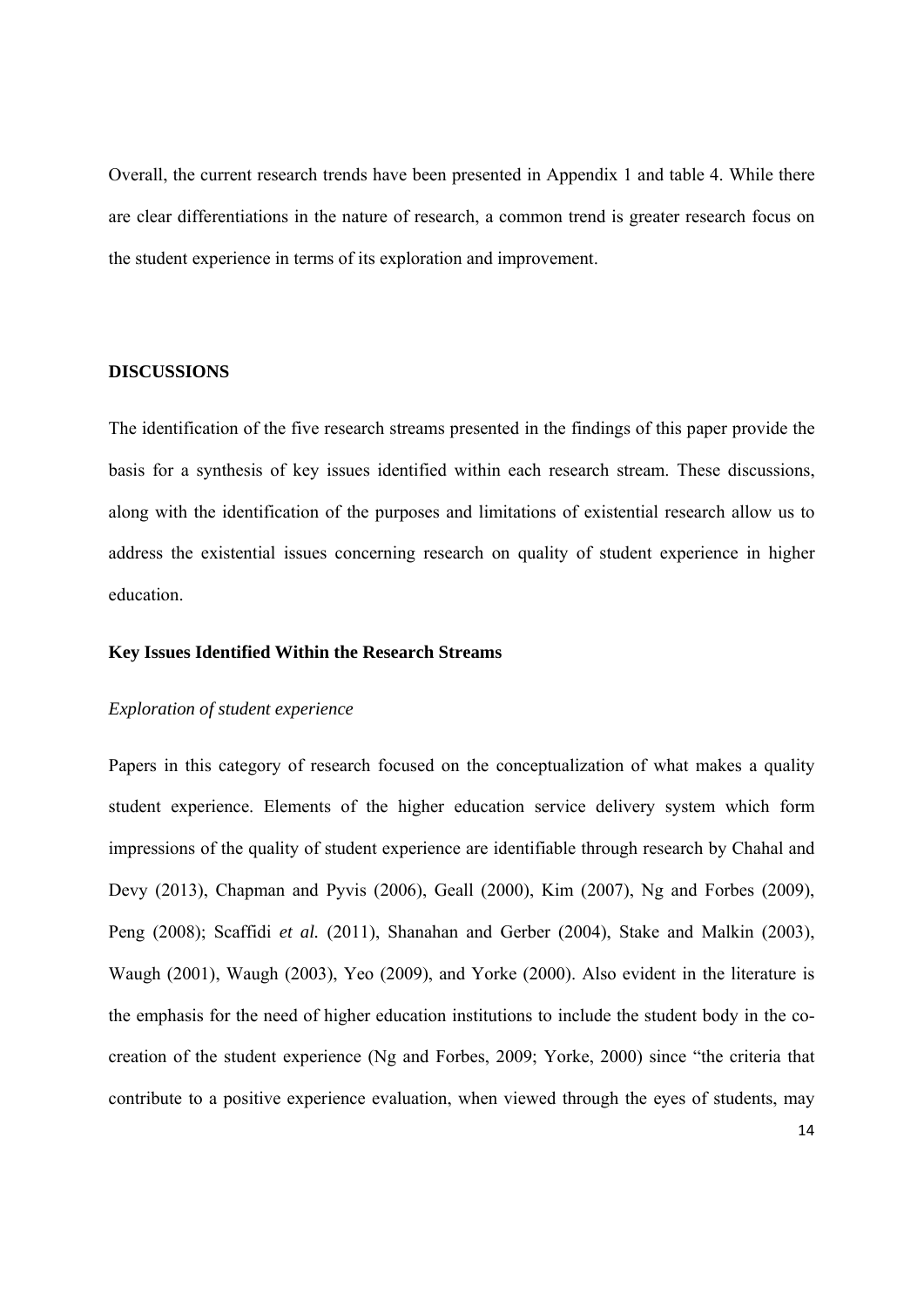not entirely coincide with the "business language" criteria that education providers believe to be critical" (Simpson and Tan, 2009, p.5).

#### *Exploration of learning experience*

The difference between this category of research and the former category is in its focus on the academic experience of students which is the core service in a higher education experience (Ng and Forbes, 2009). Papers in this category of research address from the student perspective, the influence that student experience of academic processes has on academic outcomes. Discussions on student experiences with academic processes concern teaching approaches, learning support and the establishment of academic relationships (Campbell and Li, 2008; Ellis *et al.*, 2004; Kim, 2007; Peltier *et al.*, 2007; Staddon and Standish, 2012; Ward *et al.*, 2010). Academic outcomes that are identified include academic performance, study behavior and understanding of the academic culture (Kim, 2007; Ning and Downing, 2011).

#### *Gender differences in assessment of higher education experience*

For the time period of 2000 to 2014 (inclusive), papers published in this category of research focused on the identification of differences in responses between males and females (Grace *et al.*, 2012; Grebennikov and Skaines, 2009). Grace *et al.* (2012) examine a structural model of the course experience across male and female responses with the intention of determining replications with an overall model, while Grebennikov and Skaines (2009) found gender differences in different aspects of the higher education experience. While research in this category is scant, studies on differences in higher education experiences between gender will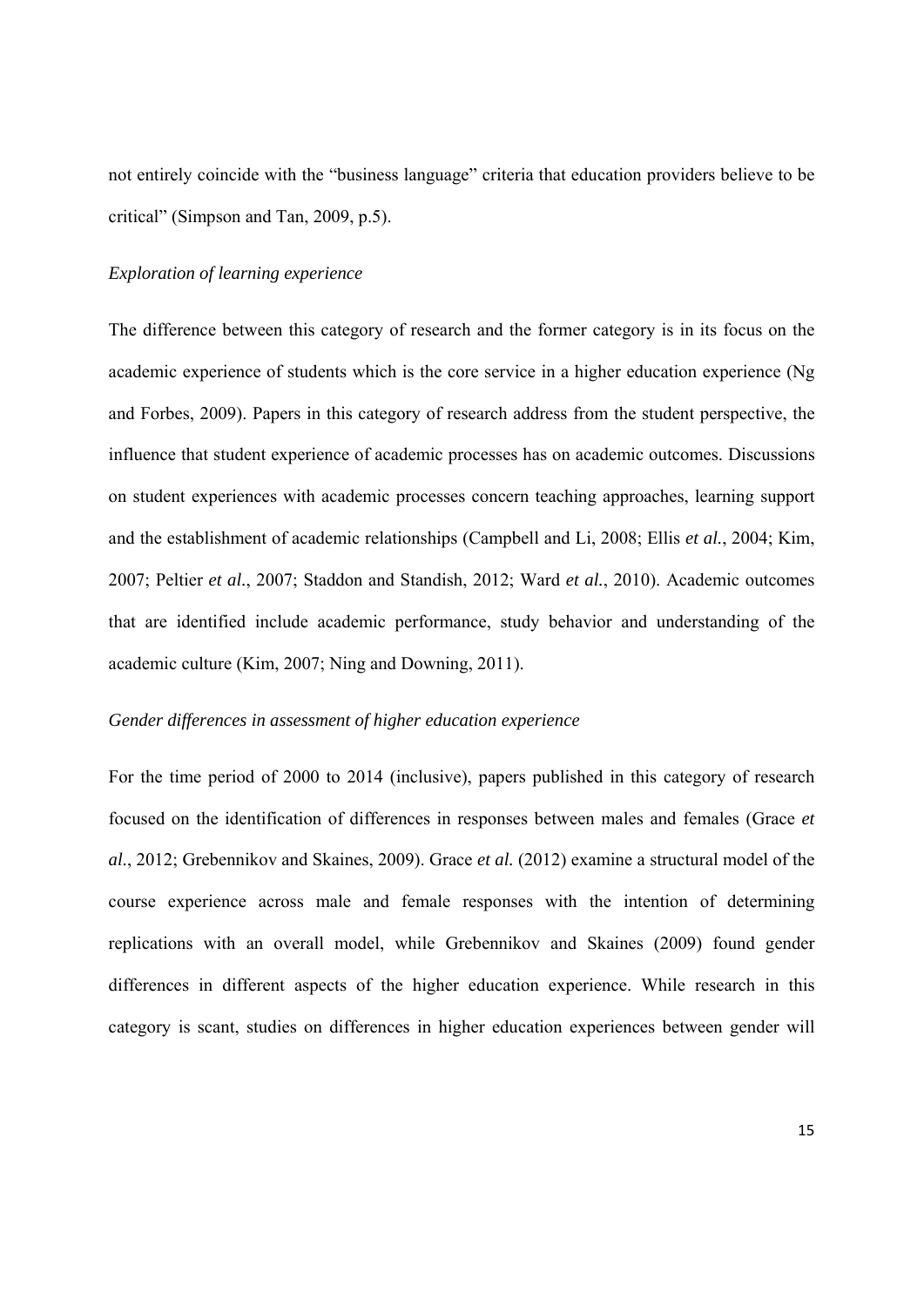help higher education institutions to "take appropriate action to ensure the quality of the learning environment for all students" (Grebennikov and Skaines, 2009, p.73).

#### *Improvement of quality in student experience*

There are good reasons for improving the quality of student experience (Staddon and Standish, 2012). Studies in this category of research provide discussions on how higher education institutions can improve the quality of student experience. Three broad approaches of improvement are identifiable from the literature. One fundamental approach would be through adopting a student-centric approach in which higher education institutions are constantly engaged with students to understand their expectations and aspirations, and matching them against those of the institution (Arambewela and Maringe, 2012; Brown, 2001). Involving students in the design stage of higher education services might also be a good consideration (Baranova *et al.*, 2011). A second approach would be through managing the learning environment by improvements to pedagogical approaches, which is fundamental to the service delivery of higher education services (Gift and Bell-Hutchinson, 2007; Ginns *et al.*, 2009). A more holistic approach would be to ensure synergy between physical infrastructure, and educational and operational strategies of the institution (Baird and Gordon, 2009; Cahill *et al.*, 2010; Gosling and D'Andrea, 2001; Nair *et al.*, 2011).

#### *Student satisfaction with higher education experience*

Research in this category has focused on identifying and measuring determinants of the higher education experience which impact student satisfaction (Douglas *et al.*, 2008; Duarte *et al.*, 2012; Grace *et al.*, 2012; Voss, 2009; Wilkins and Balakrishnan, 2013; Yeo, 2009). Based on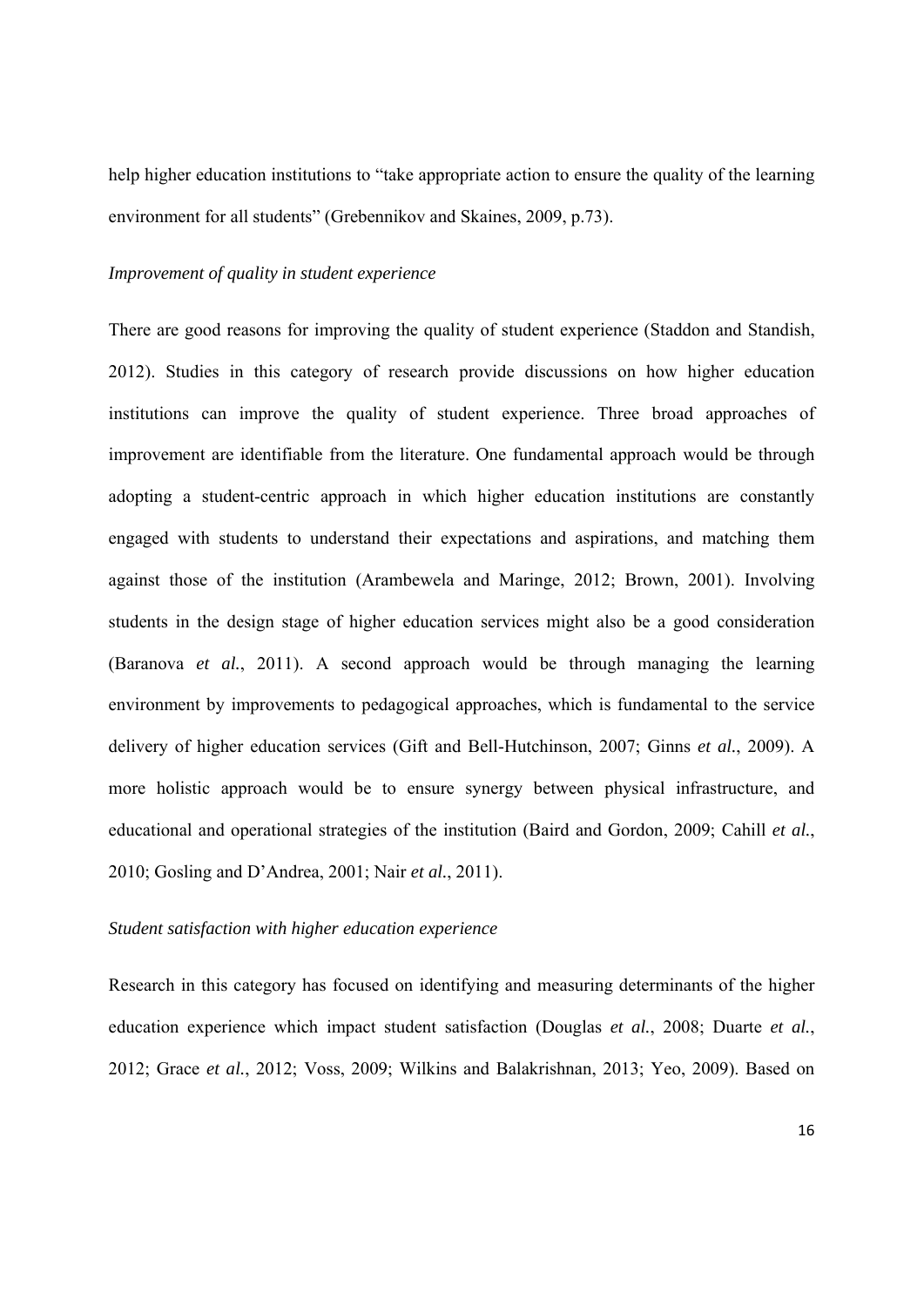articles in this category, there are variations in factors that have been identified by researchers. However, taken holistically, these factors refer to student experiences both within and outside the classroom (Douglas *et al.*, 2008; Voss, 2009; Yeo, 2009). While the identification of determinants assist in the measurement of the higher education experience, it is also important to understand how students evaluate their experiences (Grace *et al.*, 2012).

#### **Purposes of Existential Research**

Five broad research purposes are identifiable from the 39 papers reviewed. 64% of the papers reviewed are concerned with the objectives of gaining a better understanding of the student experience (Campbell and Li, 2008; Chahal and Devi, 2013; Chapman and Pyvis, 2006; Ellis *et al.*, 2004; Geall, 2000; Grebennikov and Skaines, 2009; Kim, 2007; Ng and Forbes, 2009; Peterson and Miller, 2004; Shanahan and Gerber, 2004, Tam, 2007, Voss, 2009; Wilkins and Balakrishnan, 2013; Yeo, 2009) and studying the impact of higher education service attributes on the student experience (Arambewela and Maringe, 2012; Baird and Gordon, 2009; Baranova *et al.*, 2011; Douglas *et al.*, 2008; Duarte *et al.*, 2012; Gift and Bell-Hutchinson, 2007; Gosling and D'Andrea, 2001; Peltier *et al.*, 2007; Scaffidi and Berman, 2011; Simpson and Tan, 2009; Stake and Malkin, 2003; Ward *et al.*, 2010). The former objective predominantly mentions the exploration of learning and student experiences, and satisfaction with service encounters in higher education; while the emphasis of the latter objective is to identify factors which influence student experiences as well as to develop frameworks which illustrate the relationship between these factors and student experiences. The remaining papers were focused on establishing measures of the student experience (Ginns *et al.*, 2009; Grace *et al.*, 2012; Sid *et al.*, 2011; Waugh, 2001; Waugh, 2003; Webber *et al.*, 2013), introducing ways of improving the student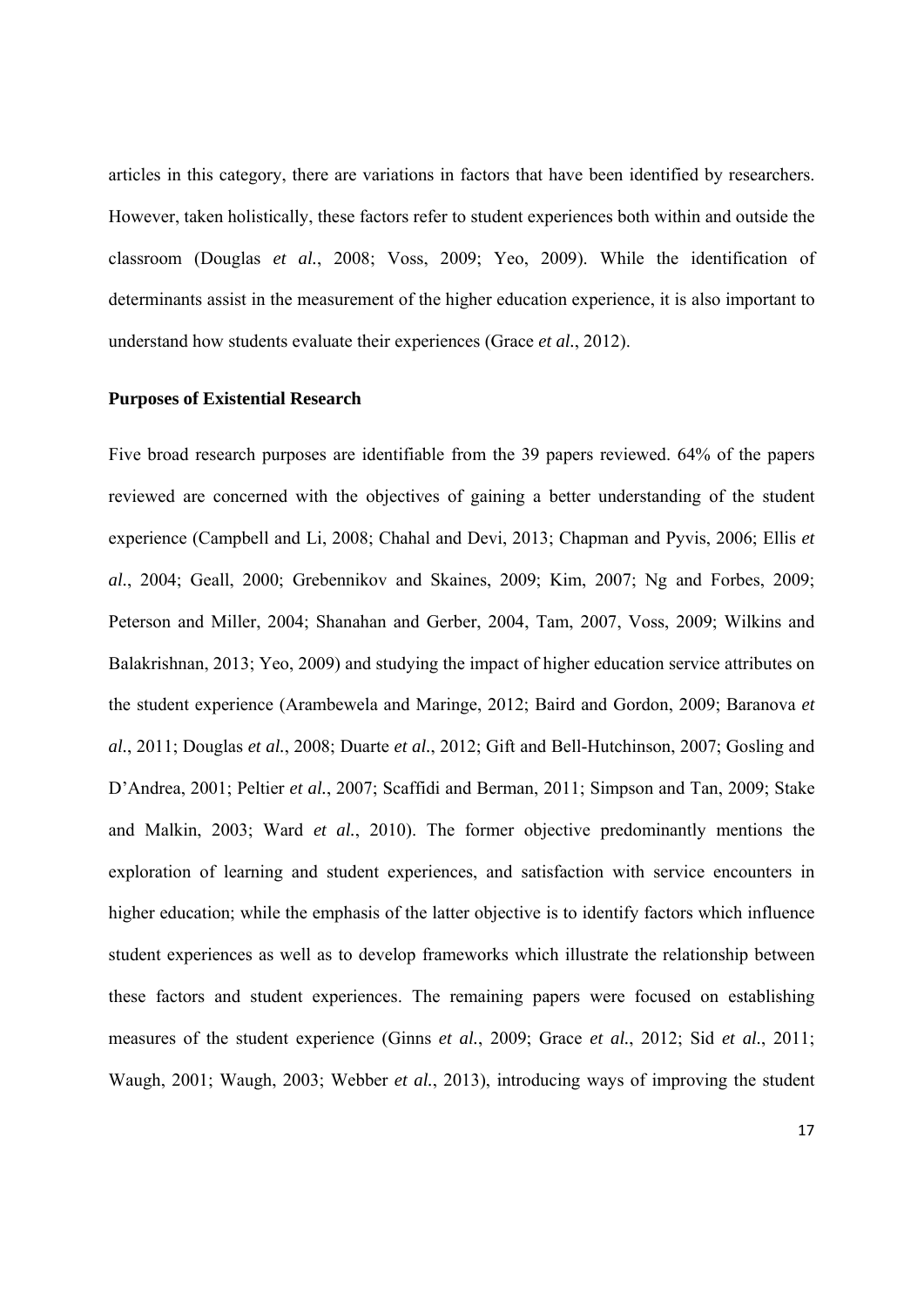experience (Brown, 2011; Cahill *et al.*, 2010; Gift and Bell-Hutchinson, 2007; Staddon and Standish, 2012), and studying the impact of the student experience on student outcomes (Ning and Downing, 2011; Tam, 2006). A commonality among these papers is the aim to determine and validate accurate measures of the quality of student experience through conceptual and questionnaire design, so as to be able to identify directions for improvement of student experience, as well as to understand the impact of student experiences on student outcomes. However, what appears to be deficient in these objectives is the need to develop a comprehensive conceptualization of the student experience.

#### **Limitations of Existing Research**

Before summarizing the main results of the systematic literature review, the authors have to emphasize the limitations of existential research. The first limitation concerns the use of a specific group or generalized group of students from a specific higher education institution as the unit of analysis (Campbell and Lee, 2008; Chahal and Devi, 2013; Douglas *et al.*, 2008; Grace *et al.*, 2012; Kim, 2007; Ning and Downing, 2011; Peng, 2008; Tam, 2006; Voss, 2009; Waugh, 2001). Also, Ginns *et al.* (2009) noted a lack of investigations according to student status, which may affect inter-rater reliability and correlations between scale scores. The second concerns the use of small sample sizes, particularly in qualitative studies (Campbell and Lee, 2008; Chahal and Devi, 2013). Both limitations affect the generalizability of findings, and impede the ability to perform a cross-reference across different stakeholders, institutions and geographical locations (Ning and Downing, 2011; Tam, 2006; Yeo, 2009).

Another limitation is the lack of discussion on quality of student experience in journals related to education management. A search among these journals in the Australian Business Dean's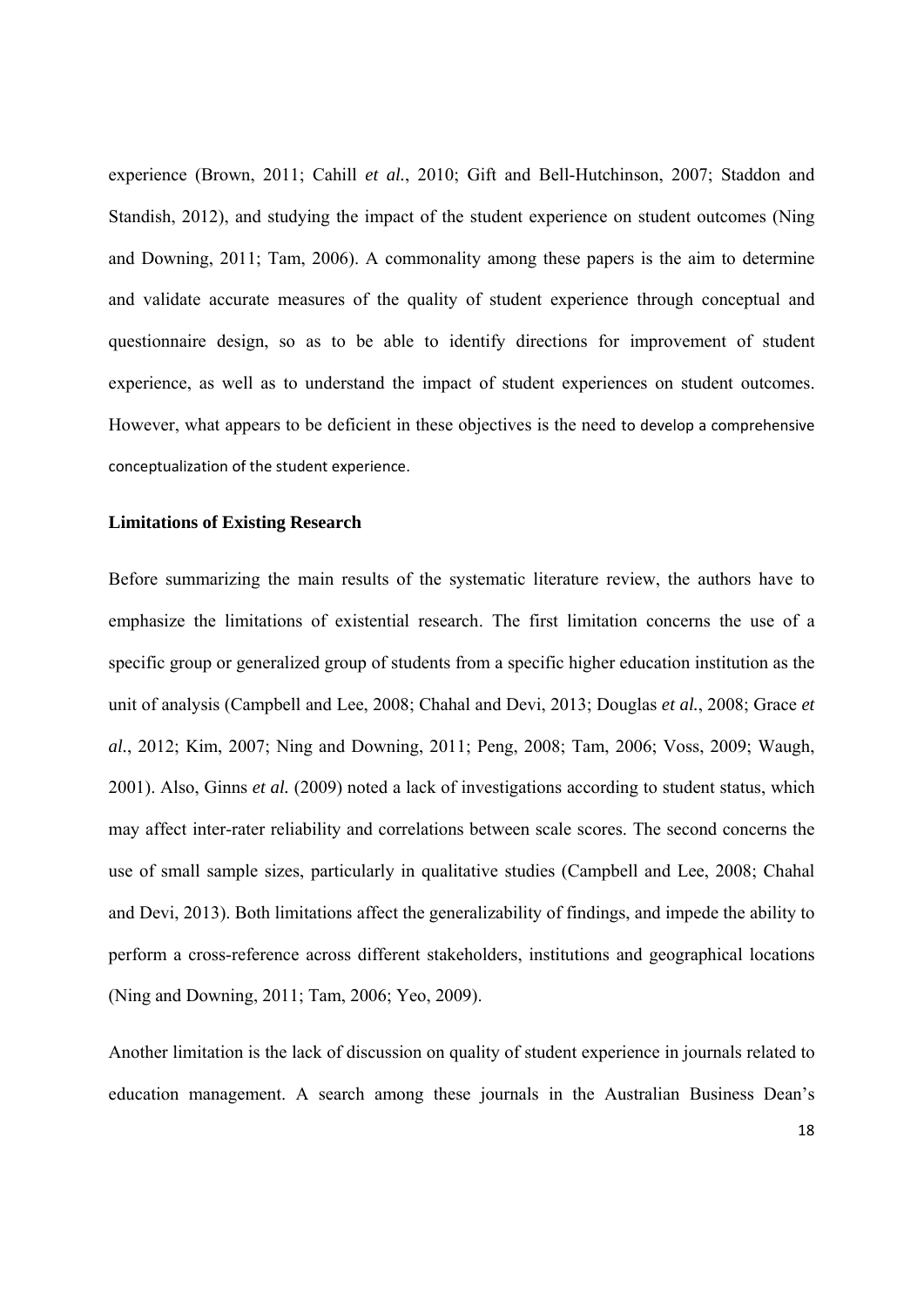Council (2013) list using search words "education" and "management" yields seven journal publications, namely (i) Academy of Management Learning and Education, (ii) Educational Management Administration and Leadership, (iii) International Journal of Educational Management, (iv) Journal of Management Education, (v) Operations Management Education Review, (vi) Sport Management Education Journal, and (vii) The International Journal of Management Education. However, a search through these journal publications on EBSCO Host using the terms "quality of student experience" and "higher education" yielded no matches with the topic.

In view of the purposes and limitations of existential research discusses, there is clearly a need for comprehensive quality measures and conceptualizations to incorporate a broader perspective about student experience. The student experience is an important subject of delivery in the business of higher education. Addressing this gap in the form of future research directions, that this paper provides in the next section, will make a positive influence on contributions to the work on improving the quality of student experience in higher education.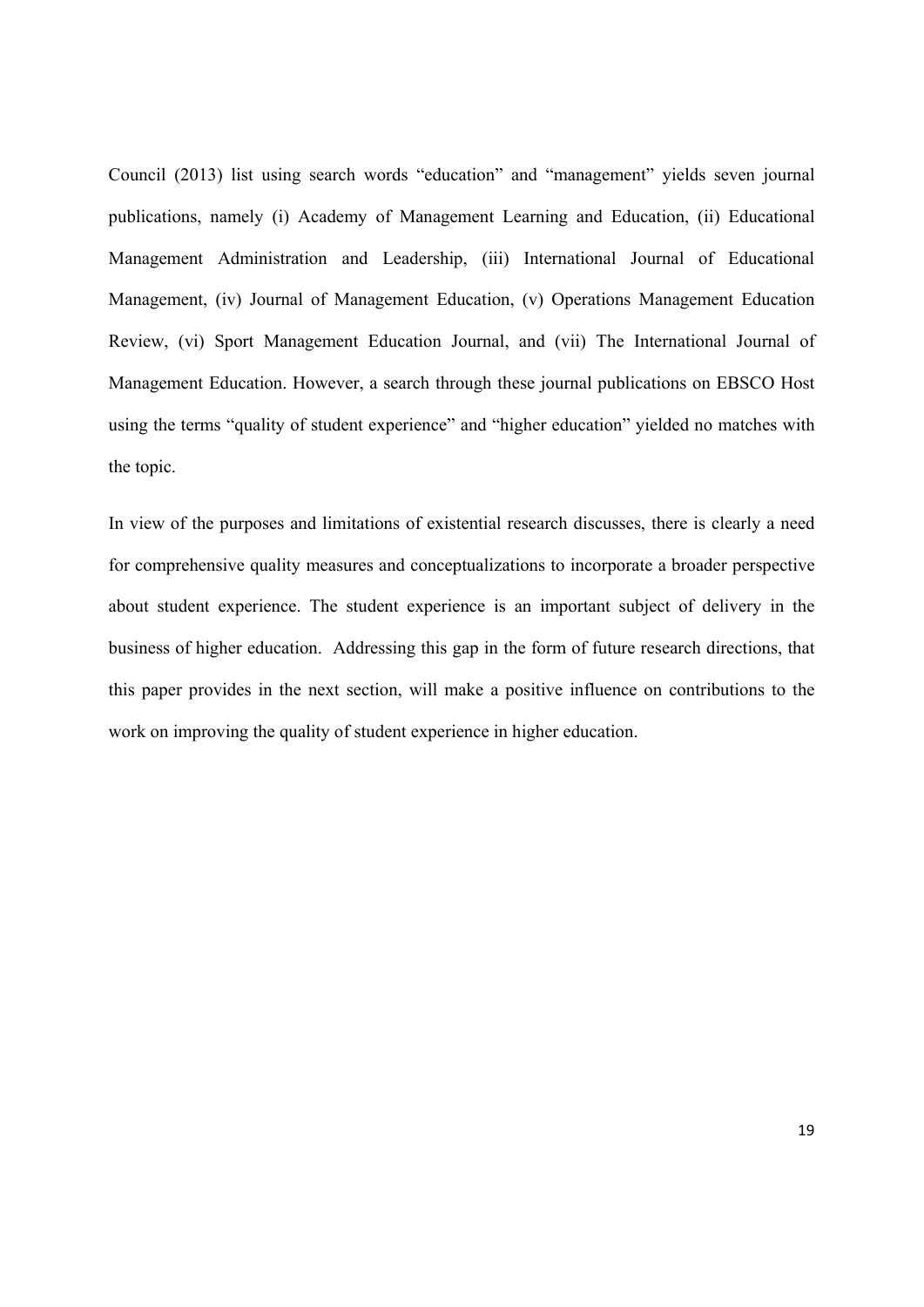#### **CONCLUSIONS AND IMPLICATIONS**

Our systematic review of literature has revealed the current trends in research on quality of student experience in higher education in terms of the identification of major research streams. Five major research streams: *exploration of student experience*, *exploration of learning experience*, *gender differences in assessment of higher education experience*, *improvement of quality in student experience*, *and student satisfaction with higher education experience*, have been identified. It was also possible to map these streams of research in terms of their contributions by research methods used, type of research, unit of analysis, and context of research. Key issues were also identifiable from among the five research streams. Based on our meta-analysis of the research streams and contributions, it is possible to conclude that literature currently portrays the quality of student experience as a student-centric idea with the underpinning aim of improving the quality of higher education for students. Together with the purposes and limitations identified in existing research, the authors are able to propose an agenda for future research that increases the variety of research streams that is essential in providing HEIs with a deeper understanding of the student experience to enhance the delivery of a quality higher education.

#### **Future Research Opportunities and Directions**

From the review of the 39 papers identified for this systematic literature review, we find that further research opportunities in the field of quality of student experience in higher education exist across a diversity of education systems. Building on the discussions in this paper, we suggest the following directions for further research.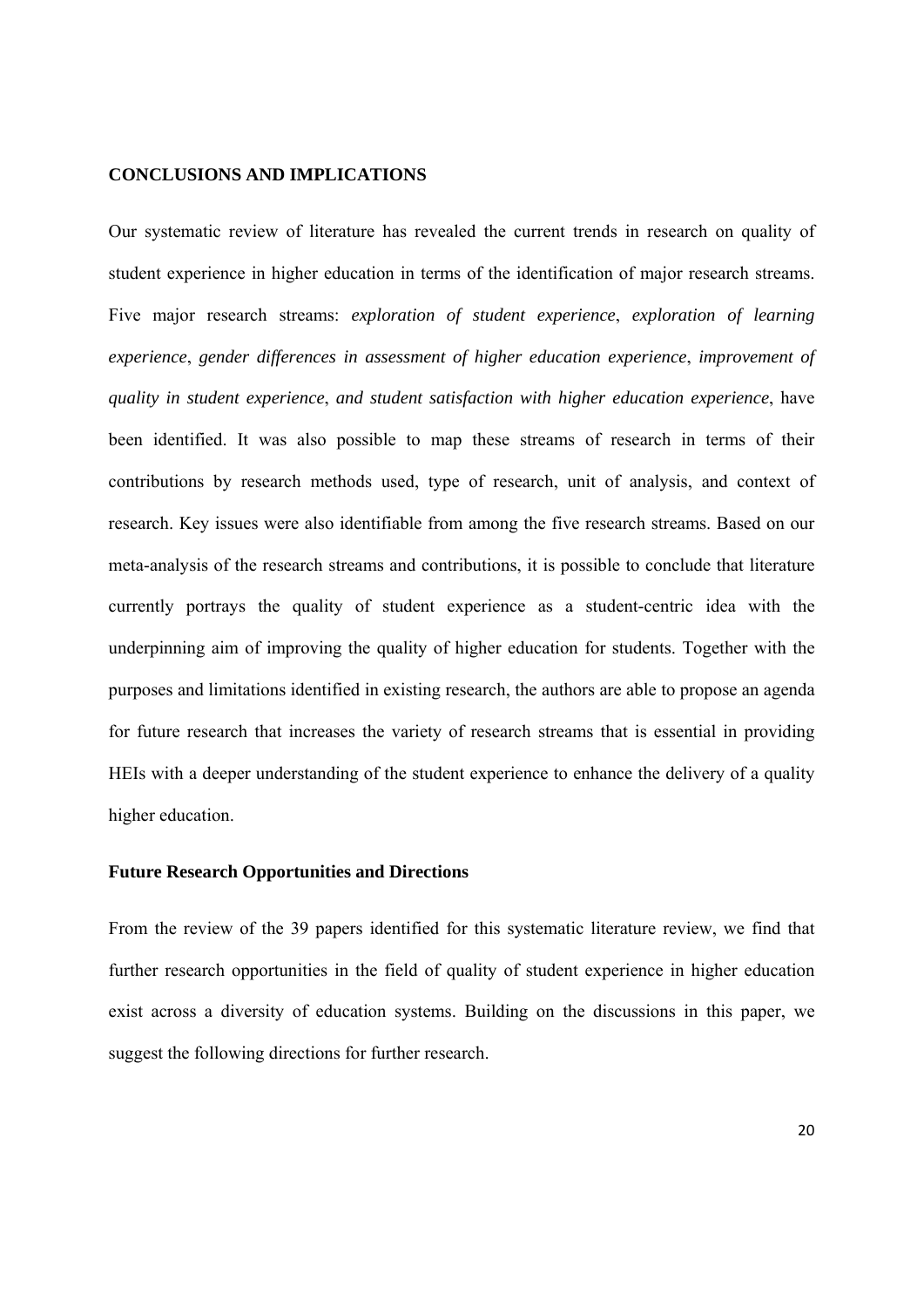Firstly, more research is needed to clarify the conceptualizations of both student and learning experiences. Several conceptualizations exist, but none are conclusive (Baird and Gordon, 2009). The identification of the purposes of existential research also reveals that a fragmented view of the student experience exists, and there is need for development of a new holistic model of this phenomenon. There are also differences in perceptions, as well as, cultural and social norms between Asian students and students of western origin (Kim, 2007). Exploring the differences in perception of student and learning experiences among stakeholders from various education systems is also worthwhile due to cultural diversity that may exist.

Secondly, as many student-centered initiatives within higher education institutions are increasingly aimed at improving the student experience (Arambewela and Maringe, 2012; Baird and Gordon, 2009), there is a need to develop an appropriate instrument for the measurement of the quality of student experience (Otto and Ritchie, 1995). Currently, most instruments which exist have been developed for the measurement of quality of service in higher education institutions, which however, do not appropriately measure the affective components of a service experience (Otto and Ritchie, 1995; Otto and Ritchie, 1996). The applicability of quality of service measurements in certain contexts has also been questioned (Ladhari, 2009). While some researchers have proposed survey instruments for the assessment of quality of student experience, some limitations exist (Tam, 2006; Tam, 2007, Webber *et al.*, 2013). To facilitate the development of such a measurement instrument, further studies are also needed to holistically identify the determinants which make a good quality student experience in the context of a broad learning environment (Arambewela and Maringe, 2012). Perhaps exploring the development of the proposed measurement instrument in the context of a service innovation framework might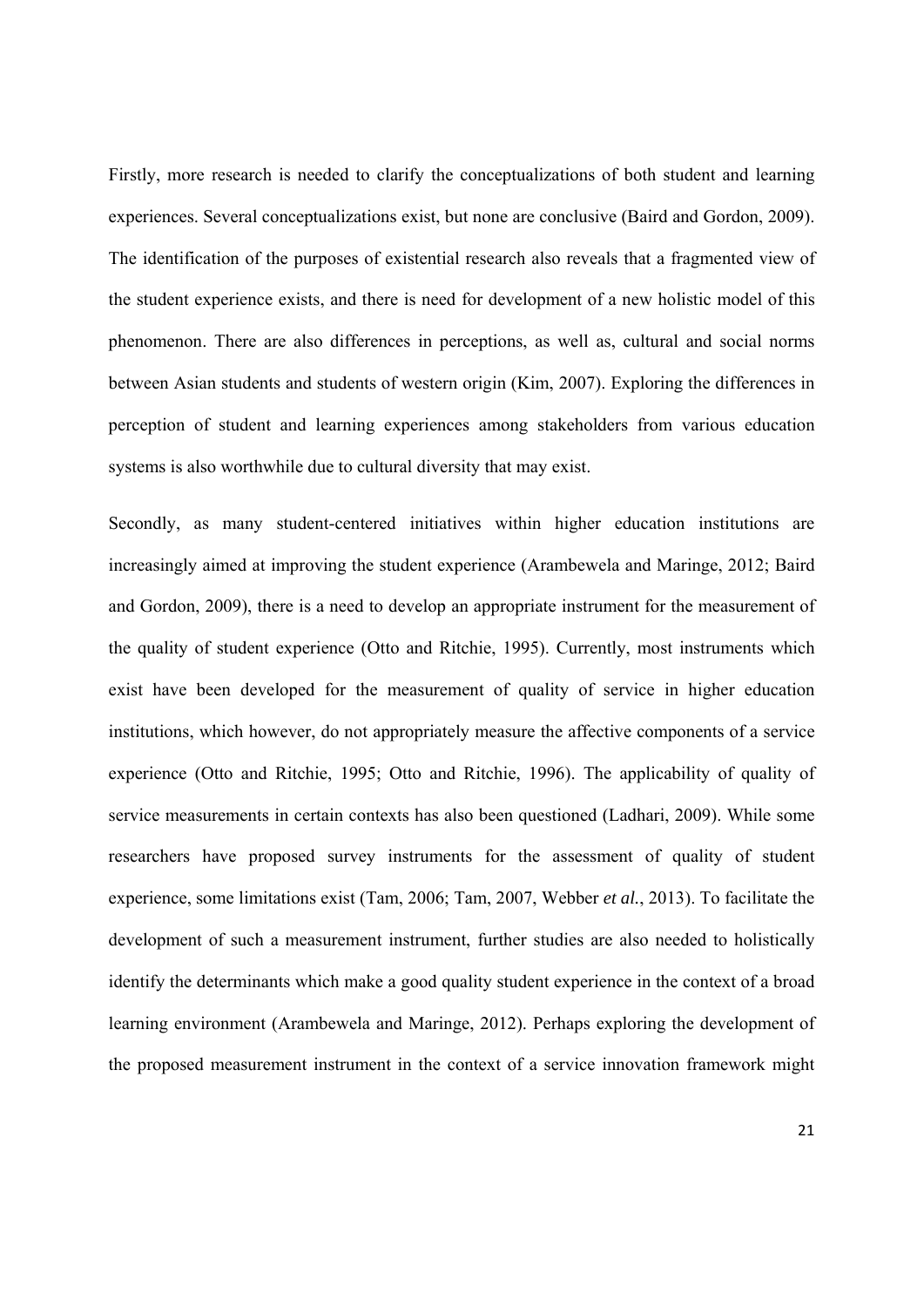also be useful since doing so also focuses attention on the delivery process of a student experience (Parasumaran, 2010).

Thirdly, we recommend the analysis of gender differences in perceptions and assessment of the quality of student experience as an area of research. Based on the papers selected for review, studies related to this area are limited and were conducted within the context of Australian HEIs (Grace *et al.*, 2012; Grebennikov and Skaines, 2009). More research in this area is necessary to study the impact of gender differences on the quality of student experience so that initiatives focused on the student experience will be equitable for all students (Gebennokov and Skaines, 2009).

With regards to research methodology, we noted that existing research tends to focus on students within a specific higher education institution as the unit of analysis. If the objective is for research results to be generalized, we suggest that the unit of analysis be widened in future research to include students from various higher education institutions in a specific country, noting that there will be variations in culture across different countries which will hinder the generalization of results among countries (Tam, 2006). There is also a need to diversify the unit of analysis to gather the perspectives of other stakeholders of higher education to provide more a balanced analysis of the state of quality of student experience (Ning and Downing, 2011; Yeo, 2009).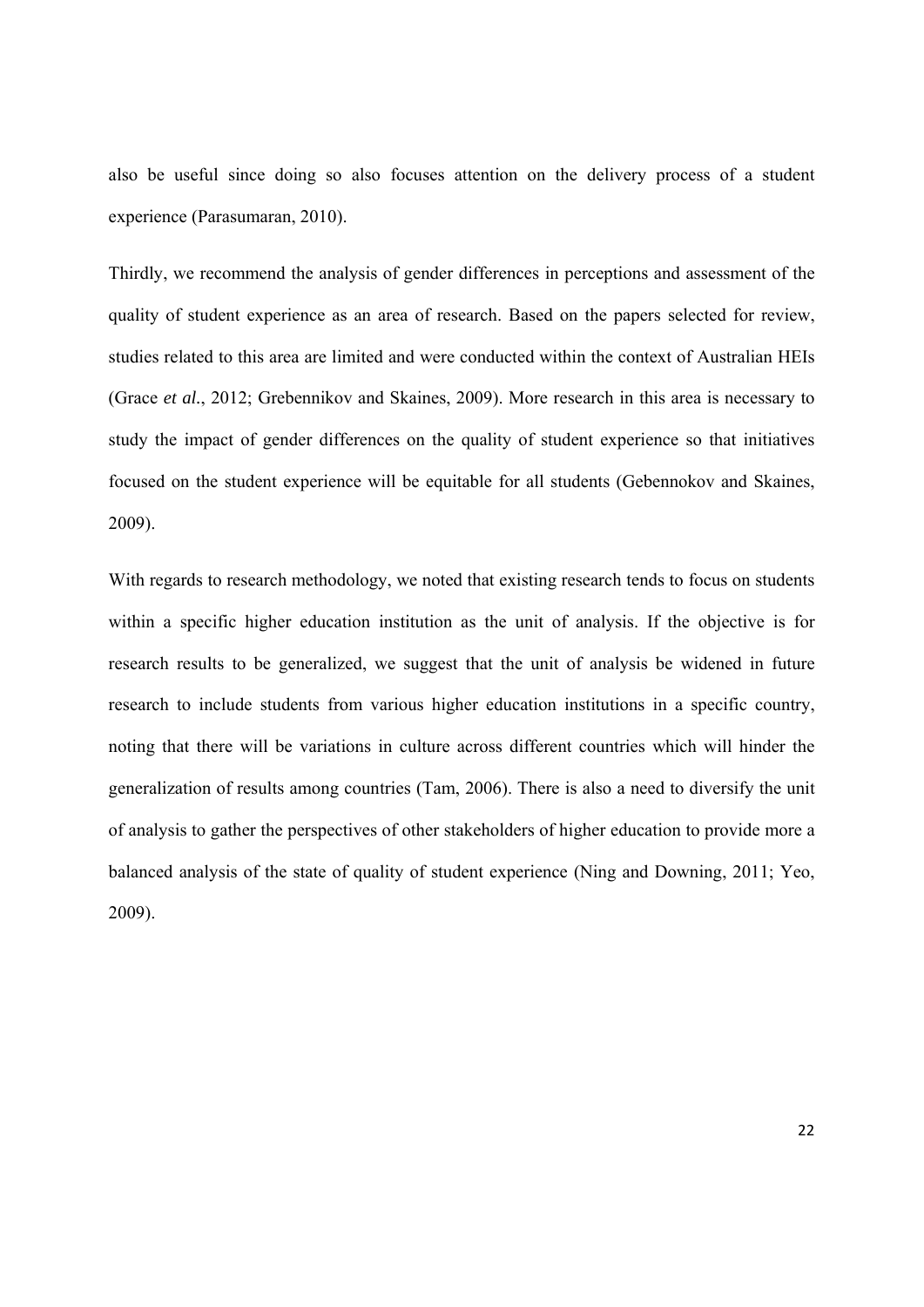#### **REFERENCES**

- Abdullah, F. (2006), "Measuring service quality in higher education: HEdPERF versus SERVPERF", *Marketing Intelligence and Planning*, Vol. 24 No. 1, pp. 31-47.
- Arambewela, R. and Maringe, F. (2012), "Mind the gap: Staff and postgraduate perceptions of student experience in higher education", *Higher Education Review*, Vol. 44 No. 2, pp. 63-83.
- Australian Business Deans Council. (2013), "ABDC Journal Quality List 2013", available at: http://www.abdc.edu.au/pages/abdc-journal-quality-list-2013.html (assessed 23 July 2015).
- Australian Research Council. (2012), "ERA 2012 Journal List", available at: https://research.unsw.edu.au/excellence-research-australia-era-outlet-ranking (assessed 23 July 2015).
- Baird. J. and Gordon, G. (2009), "Beyond the rhetoric: A framework for evaluating improvements to the student experience", *Tertiary Education and Management*, Vol. 15 No. 3, pp. 193-207.
- Baranova, P, Morrison, S. and Mutton, J. (2011), "Enhancing the student experience through service design: The University of Derby approach", *Perspective*, Vo. 15 No. 4, pp. 122-128.
- Barnes, B.R. (2007), "Analyzing service quality: The case of post-graduate Chinese students", *Total Quality Management*, Vol. 18 No. 3, pp. 313-331.
- Benckendorff, P. and Zehrer, A. (2013), "A network analysis of tourism research", *Annals of Tourism Research*, Vol. 43, pp. 121-149.
- Brochado, A. (2009), "Comparing alternative instruments to measure service quality in higher education", *Quality Assurance in Education*, Vol. 17 No. 2, pp. 174-190.
- Brown, S. (2011), "Bringing about positive change in the higher education student experience: a case study", *Quality Assurance in Education*, Vol. 19 No. 3, pp. 195–207.
- Cahill, J., Turner, J. and Barefoot, H. (2010), "Enhancing the student learning experience: the perspective of academic staff", *Educational Research*, Vol. 52 No. 3, pp. 283-295.
- Campbell, J. and Li, M. (2008), "Asian Students' Voices: An Empirical Study of Asian Students' Learning Experiences at a New Zealand University", *Journal of Studies in International Education*, Vol. 12 No*.* 4, pp. 375–396.
- Chahal, H. and Devi, P. (2013), "Identifying satisfied / dissatisfied service encounters in higher education", *Quality Assurance in Education*, Vol. 21 No. 2, pp.211–222.
- Chapman, A. and Pyvis, D. (2006), "Quality, identity and practice in offshore university programmes: issues in the internationalization of Australian higher education", *Teaching in Higher Education*, Vol. 11 No. 2, pp.233–245.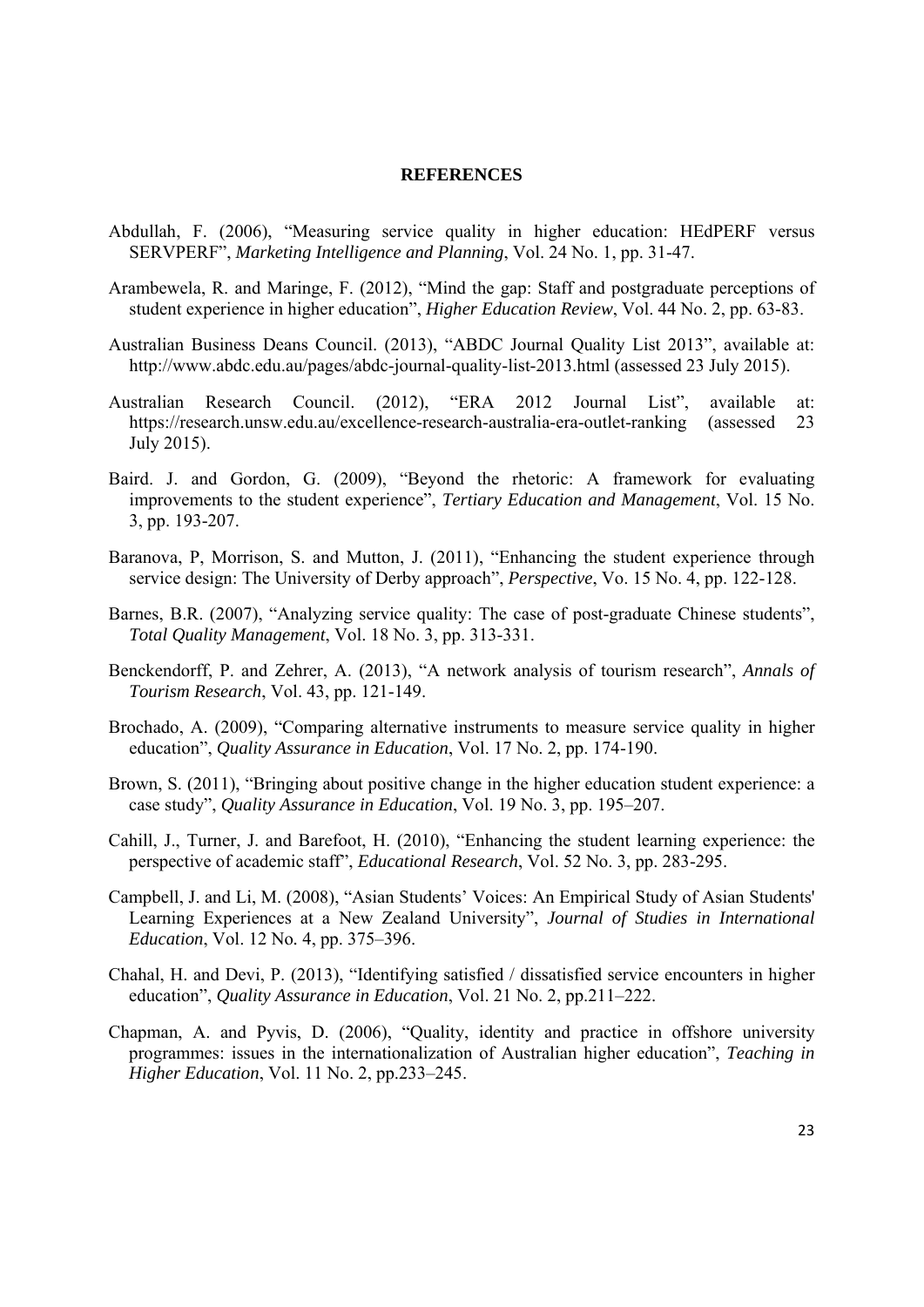- Chen, C.F. and Chen, F.S. (2010), "Experience quality, perceived value, satisfaction and behavioural intentions for heritage tourists", *Tourism Management*, Vol. 31 No. 1, pp. 29-35.
- Conway, T., Mackay, S. and Yoke, D. (1994), "Strategic Planning in Higher Education: Who are the customers?", *International Journal of Educational Management*, Vol. 8 No. 6, pp. 29-36.
- Cooley, S.J., Burns, V.E. and Cumming, J. (2015), "The role of outdoor adventure education in facilitating groupwork in higher education", *Higher Education*, Vol. 69 No. 4, pp. 567-582.
- Daly, A.J and Barker, M.C. (2005), "Australian and New Zealand University students' participation in international exchange programs", *Journal of Studies in International Education*, Vol. 9 No. 1, pp. 26-41.
- David, R.J. and Han, S.K. (2004), "A systematic assessment of the empirical support for transaction cost economics", *Strategic Management Journal*, Vol. 25 No. 1, pp. 39-58.
- Douglas, J., McClelland, R. and Davies, J. (2008), "The development of a conceptual model of student satisfaction with their experience in higher education", *Quality Assurance in Education*, Vol. 16 No. 1, pp. 19-35.
- Duarte, P. O., Raposo, M. B. and Alves, H. B. (2012), "Using a Satisfaction Index to Compare Students' Satisfaction During and After Higher Education Service Consumption", *Tertiary Education and Management*, Vol. 18 No. 1, pp. 17–40.
- Ellis, R.A., Calvo, R., Levy, D. and Tan, K. (2004), "Learning through discussions", *Higher Education Research and Development*, Vol. 23 No. 1, pp. 73–93.
- Geall, V. (2000), "The Expectations and Experience of First-Year Students at City University of Hong Kong", *Quality in Higher Education*, Vol. 6 No. 1, pp. 77–89.
- Gift, S. I. and Bell-Hutchinson, C. (2007), "Quality assurance and the imperatives for improved student experiences in higher education: The case of the University of the West Indies", *Quality in Higher Education*, Vol. 13 No. 2, pp. 145–157.
- Ginns, P., Marsh, H. W., Behnia, M., Cheng, J. H. S. and Scalas, L. F. (2009), "Using postgraduate students' evaluations of research experience to benchmark departments and faculties: Issues and challenges", *The British Journal of Educational Psychology*, Vol. 79 No. 3, pp. 577–98.
- Gosling, D. and D'Andrea, V-M. (2001), "Quality Development: A new concept for higher education", *Quality in Higher Education*, Vol. 7 No. 1, pp. 7–17.
- Grace, D., Weaven, S., Bodey, K., Ross, M. and Weaven, K. (2012), "Putting student evaluations into perspective: The Course Experience Quality and Satisfaction Model (CEQS)", *Studies in Educational Evaluation*, Vol. 38 No. 2, pp. 35–43.
- Grebennikov, L. and Skaines, I. (2009), "Gender and higher education experience : a case study", *Higher Education Research and Development*, Vol. 28 No. 1, pp. 71–84.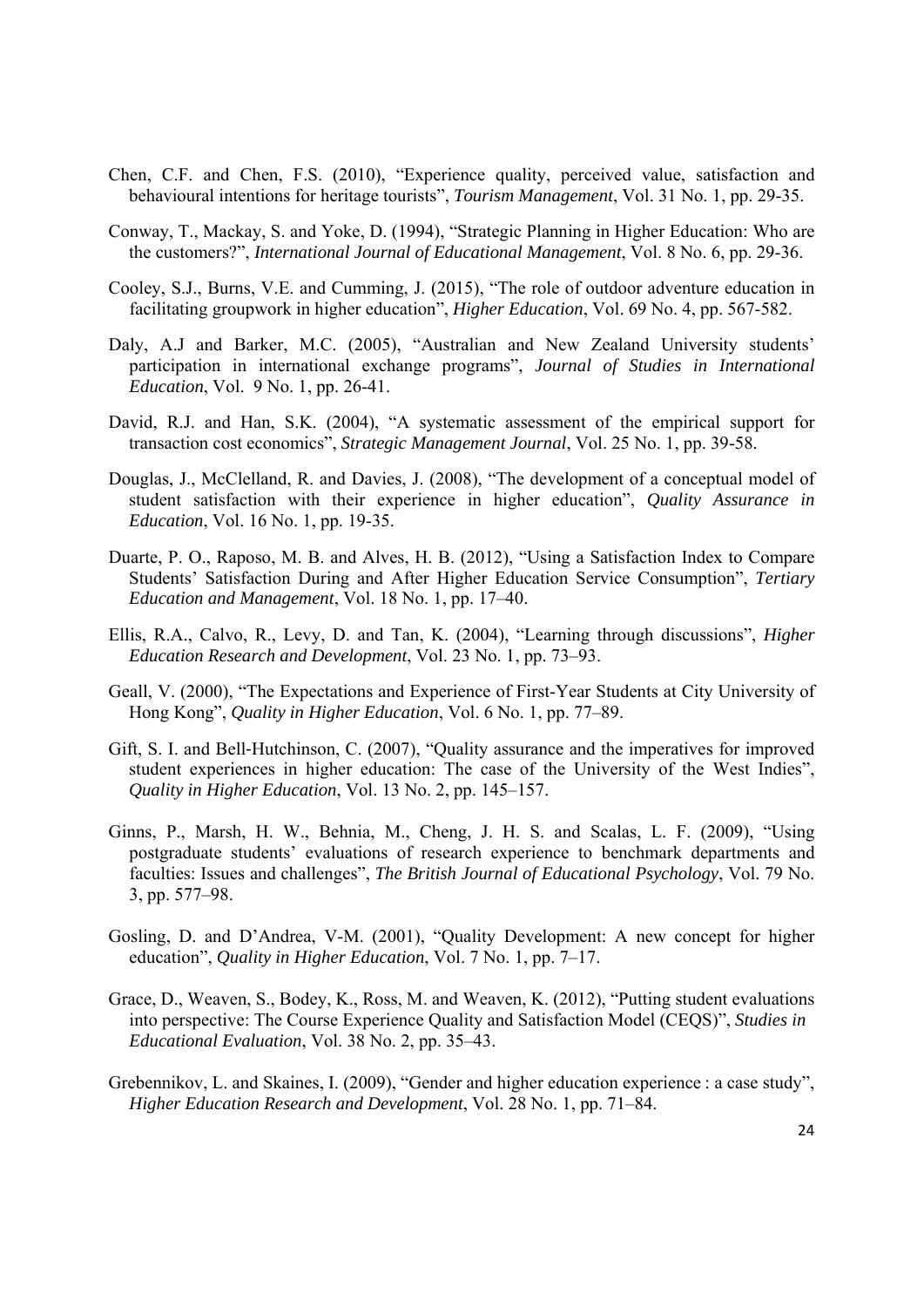- Hall, C.M. (2011), "Publish or perish? Bibliometric analysis, journal ranking and the assessment of research quality in tourism", *Tourism Management*, Vol. 32 No. 1, pp. 16-27.
- Harvey, L. and Knight, P.T. (1996), *Transforming Higher Education*, Society for Research into Higher Education, London.
- Hemsley-Brown, J. and Oplatka, I. (2006), "Universities in a competitive global marketplace: A systematic review of the literature on higher education marketing", *International Journal of Public Sector Management*, Vol. 19 No. 4, pp. 316-338.
- Ho, S.K. and Wearn, K. (1996), "A higher education TQM model excellence model: HETQMEX", *Quality Assurance in Education*, Vol. 4 No. 2, pp. 35-42.
- Huang, F. (2007), "Internationalization of higher education in the developing and emerging countries: A focus on transnational higher education in Asia", *Journal of Studies in International Education*, Vol. 11 No. 3, pp. 421-432.
- Hui, M.K. and Bateson, J.E.G. (1991), "Perceived control and the effects of crowding and consumer choice on the service experience", *Journal of Consumer Research*, Vol. 18 No. 2, pp. 174-184.
- Khan, K.S., Kunz, R., Kleijnen, J. and Antes, G. (2003), "Five steps to conducting a systematic review", *Journal of the Royal Society of Medicine*, Vol. 96 No. 3, pp. 118-121.
- Kim, Y. (2007), "Difficulties in quality doctoral academic advising: Experiences of Korean students", *Journal of Research in International Education*, Vol. 6 No. 2, pp. 171–193.
- Ladhari, R. (2009), "A review of twenty years of SERVQUAL research", *International Journal of Quality and Service Sciences*, Vol. 1 No. 2, pp. 172-198.
- Michael, S. (1997), "American education system consumerism versus professorialism", *International Journal of Educational Management*, Vol. 11 No. 3, pp. 117-130
- Mok, K.H. (2007), "Questing for internationalization of universities in Asia: Critical reflections", *Journal of Studies in International Education*, Vol. 11 No. 3/4, pp. 433-454.
- Nadiri, H., Kandampully, J. and Hussain, K. (2009), "Students' perception of service quality in higher education", *Total Quality Management*, Vol. 20 No. 5, pp. 525-535.
- Nair, C.S. and Mertova, P. (2011), "Enhancing the quality of engineering education by utilising student feedback", *European Journal of Engineering Education*, Vol. 36 No. 1, pp. 3–12.
- Newbert, S.L. (2007), "Empirical research on the resource-based view of the firm: An assessment and suggestions for future research", *Strategic Management Journal*, Vol. 28 No. 2, pp. 121-146.
- Ng, I. C. L. and Forbes, J. (2009), "Education as service: The understanding of University experience through the service logic", *Journal of Marketing for Higher Education*, Vol. 19 No. 1, pp. 38–64.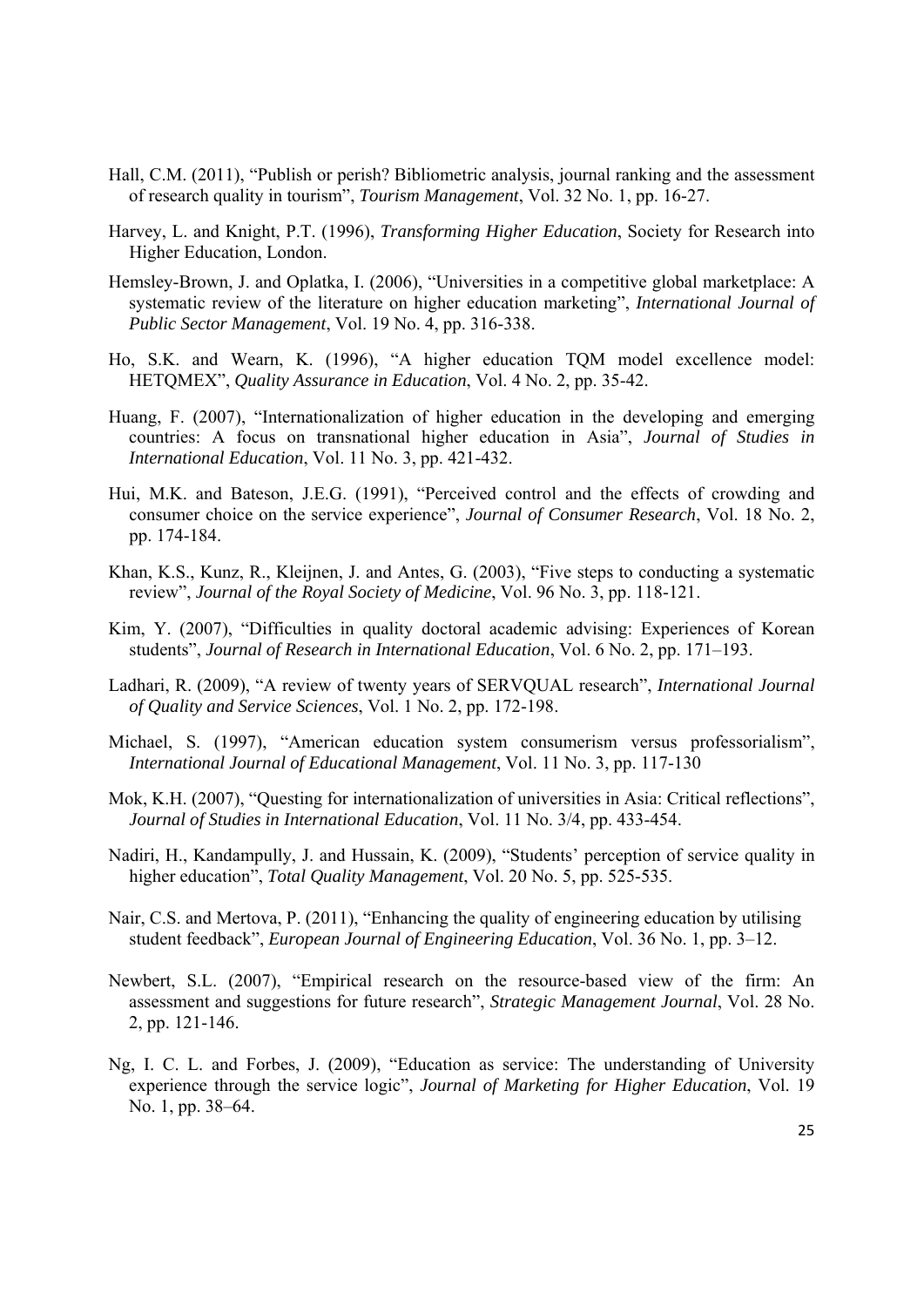- Ning, H. K. and Downing, K. (2011), "The interrelationship between student learning experience and study behavior", *Higher Education Research and Development*, Vol. 30 No. 6, pp. 765– 778.
- Otto, J.E. and Ritchie, J.R.B. (1995), "Exploring the quality of the service experience: A theoretical and empirical analysis", in Swartz, T., Bowen, D. and Brown, S. (Eds.), *Advances in Services Marketing and Management: Research and Practice*, JAI Press, Greenwich, CT, Vol. 4, pp. 37-62.
- Otto, J.E. and Ritchie, J.R.B. (1996), "The service experience in tourism", *Tourism Management*, Vol. 17 No. 3, pp. 165-174.
- Parasumaran, A. (2010), "Service productivity, quality and innovation", *International Journal of Qualitu and Service Sciences*, Vol. 2 No. 3, pp. 277-286.
- Page, D. (2008), "Systematic literature searching and the bibliographic database haystack", *Electronic Journal of Business Research Methods*, Vol. 6 No. 2, pp. 171-180.
- Papaioannou, D., Sutton, a., Carroll, C., Booth, A. and Wong, R. (2010), "Literature searching for social science systematic reviews: consideration of a range of search techniques", *Health Information and Libraries Journal*, Vol. 27, pp. 114-122.
- Peltier, J. W., Schibrowsky, J. a. and Drago, W. (2007), "The interdependence of the factors influencing the perceived quality of the online learning experience: A causal model", *Journal of Marketing Education*, Vol. 29 No. 2, pp. 140–153.
- Peng, C.H. (2008), "Chinese adolescent student service quality and experience in an international tertiary education system", *Adolescence*, Vol. 43 No. 171, pp. 661-680.
- Pereda, M., Airey, D. and Bennett, M. (2007), "Service quality in higher education: The experience of overseas students", *Journal of Hospitality, Leisure, Sport and Tourism*, Vol. 6 No. 2, pp. 55-67.
- Peterson, S.E. and Miller J.A. (2004), "Comparing the quality of students' experiences during cooperative learning and large-group instruction", *The Journal of Educational Research*, Vol. 97 No. 3), pp. 123-133.
- Scaffidi, A. K. and Berman, J. E. (2011), "A positive postdoctoral experience is related to quality supervision and career mentoring, collaborations, networking and a nurturing research environment", *Higher Education*, Vol. 62 No. 6, pp. 685–698.
- Shanahan, P. and Gerber, R. (2004), "Quality in university student administration: stakeholder conceptions", *Quality Assurance in Education*, Vol. 12 No. 4, pp. 166–174.
- Simpson, K. and Tan, S. (2009), "A home away from home? Chinese student evaluations of an overseas study experience", *Journal of Studies in International Education*, Vol. 13 No. 1, pp. 5-21.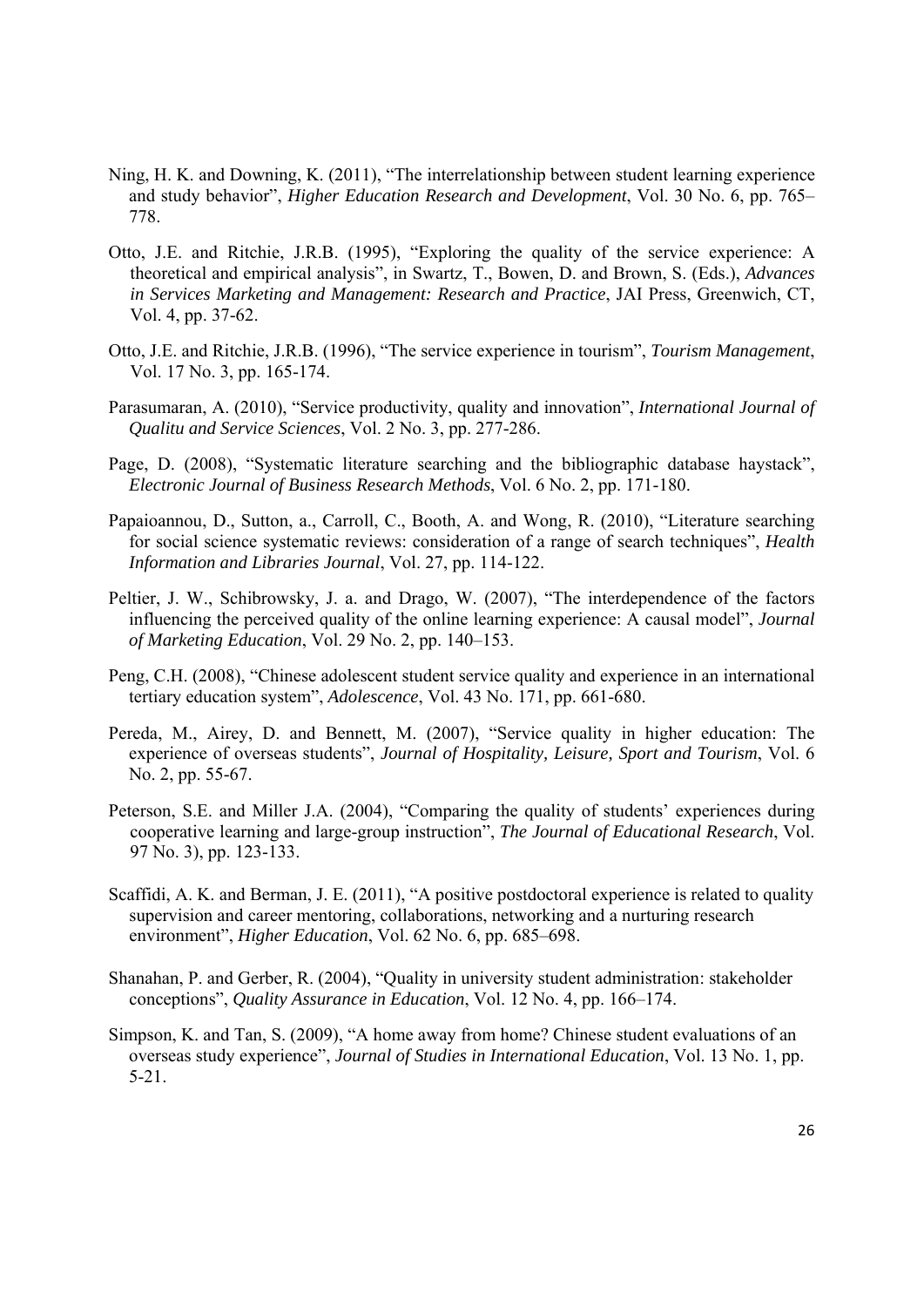- Staddon, E. and Standish, P. (2012), "Improving the student experience", *Journal of Philosophy of Education*, Vol. 46 No. 4, pp. 631–648.
- Stake, J. E. and Malkin, C. (2003), "Students' quality of experience and perceptions of intolerance and bias in the women's and gender studies classroom", *Psychology of Women Quarterly*, Vol. 27 No. 2, pp. 174–185.
- Stodnick, M. and Rogers, P. (2008), "Using SERVQUAL to measure quality of the classroom experience", *Decision Sciences Journal of Innovative Education*, Vol. 6 No. 1, pp. 115-133.
- Tam, M. (2006), "Assessing quality experience and learning outcomes: Part I: instrument and analysis", *Quality Assurance in Education*, Vol. 14 No. 1, pp. 75–87.
- Tam, M. (2007), "Assessing quality experience and learning outcomes: Part II: findings and discussion", *Quality Assurance in Education*, Vol. 15 No. 1, pp. 61–76.
- Thorpe, R., Holt, R., Macpherson, A. and Pittaway, L. (2005), "Using knowledge within small and medium-sized firms: A systematic review of the evidence", *International Journal of Management Reviews*, Vol. 7 No. 4, pp. 257-281.
- Transfield, D., Denyer, D. and Smart P. (2003), "Towards a methodology for developing evidence-based-informed management knowledge by means of systematic review", *British Journal of Management*, Vol. 14 No. 3, pp. 207-222.
- Tsinidou, M., Gerogiannis, V. and Fitsilis, P. (2010), "Evaluation of the factors that determine quality in higher education: An empirical study", *Quality Assurance in Education*, Vol. 18 No. 3, pp. 227-244.
- Voss, R. (2009), "Studying critical classroom encounters: The experiences of students in German college education", *Quality Assurance in Education*, Vol. 17 No. 2, pp. 156–173.
- Ward, M. E., Peters, G. and Shelley, K. (2010), "Student and faculty perceptions of the quality of online learning experiences", *International Review of Research in Open and Distance Learning*, Vol. 11 No.3, pp. 57-77.
- Waugh, R. F. (1990), "Quality of student experiences at university: A Rasch measurement model analysis", *Australian Journal of Education*, Vol. 45 No. 2, pp. 183–206.
- Waugh, R. F. (2003), "Evaluation of quality of student experiences at a university using a Rasch measurement model", *Studies in Educational Evaluation*, Vol. 29 No. 2, pp. 145–168.
- Webber, M., Lynch, S. and Oluku, J. (2013), "Enhancing student engagement in student experience surveys: a mixed methods study", *Educational Research*, Vol. 55 No. 1, pp. 71– 86.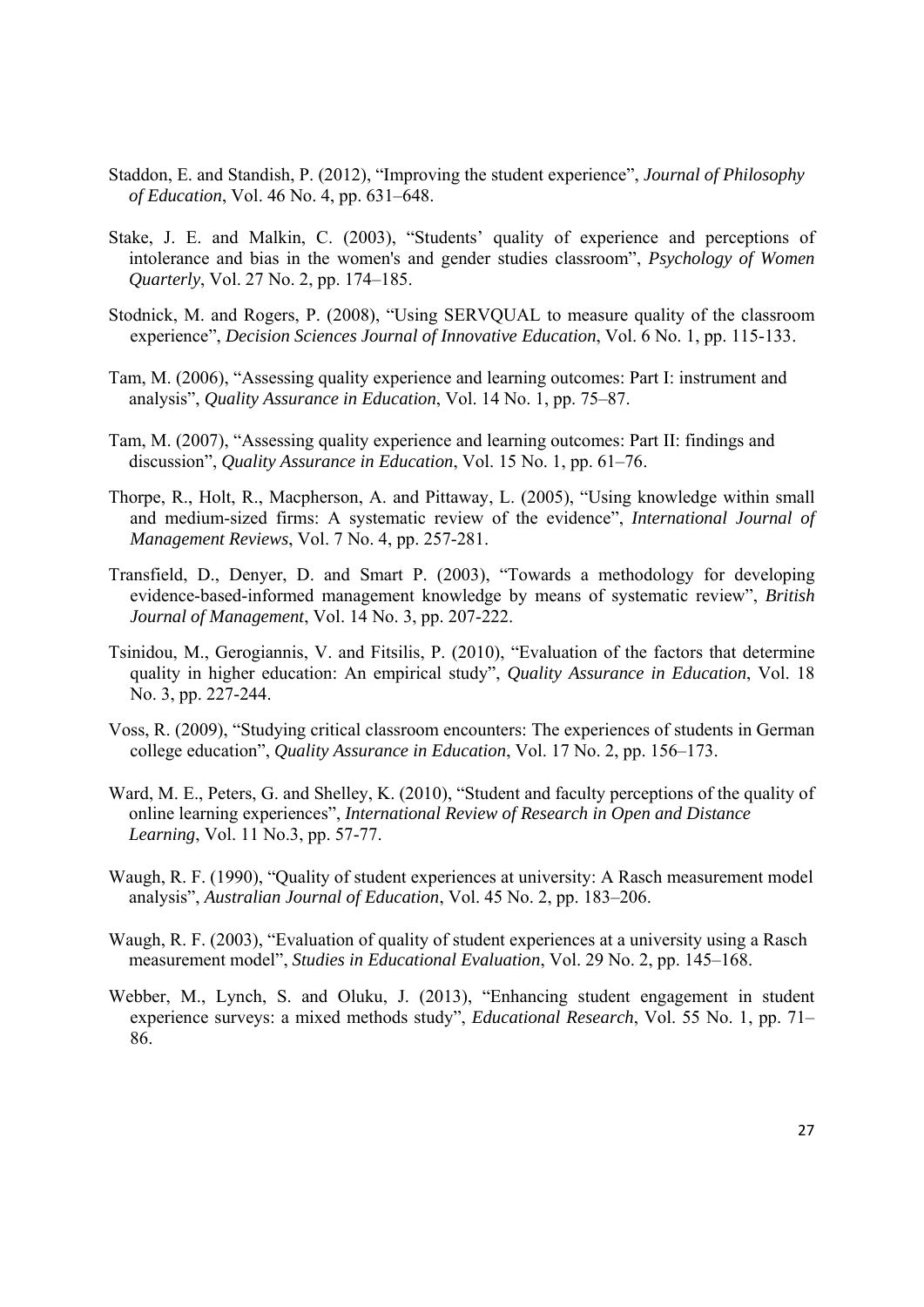- Wilkins, S. and Balakrishnan, M. S. (2013), "Assessing student satisfaction in transnational higher education", *International Journal of Educational Management*, Vol. 27 No. 2, pp. 143–156.
- Yang, J.Y., Tipton, F.B. and Li, J. (2011), "A review of foreign business management in China", *Asia Pacific Journal of Management*, Vol. 28 No. 3, pp. 629-659.
- Yeo, R.K. (2008), "Brewing service quality in higher education: Characteristics of ingredients that make up the recipe", *Quality Assurance in Education*, Vol. 16 No. 3, pp. 266-286.
- Yeo, R. K. (2009). Service quality ideals in a competitive tertiary environment. *International Journal of Educational Research*, Vol. 48 No. 1, pp. 62–76.
- Yeo, R.K. and Li, J. (2012). Beyond SERVQUAL: The competitive forces of higher education in Singapore. *Total Quality Management and Business Excellence*, 25(1-2), 95-123.
- Yorke, M. (2000), "The quality of the student experience: What can institutions learn from data relating to non-completion?", *Quality in Higher Education*, Vol. 6 No. 1, pp. 61–75.
- Zehrer, A. (2007), "The justification of journal rankings A pilot study", *Scandinavian Journal of Hospitality and Tourism*, Vol. 7 No. 2, pp. 139-156.